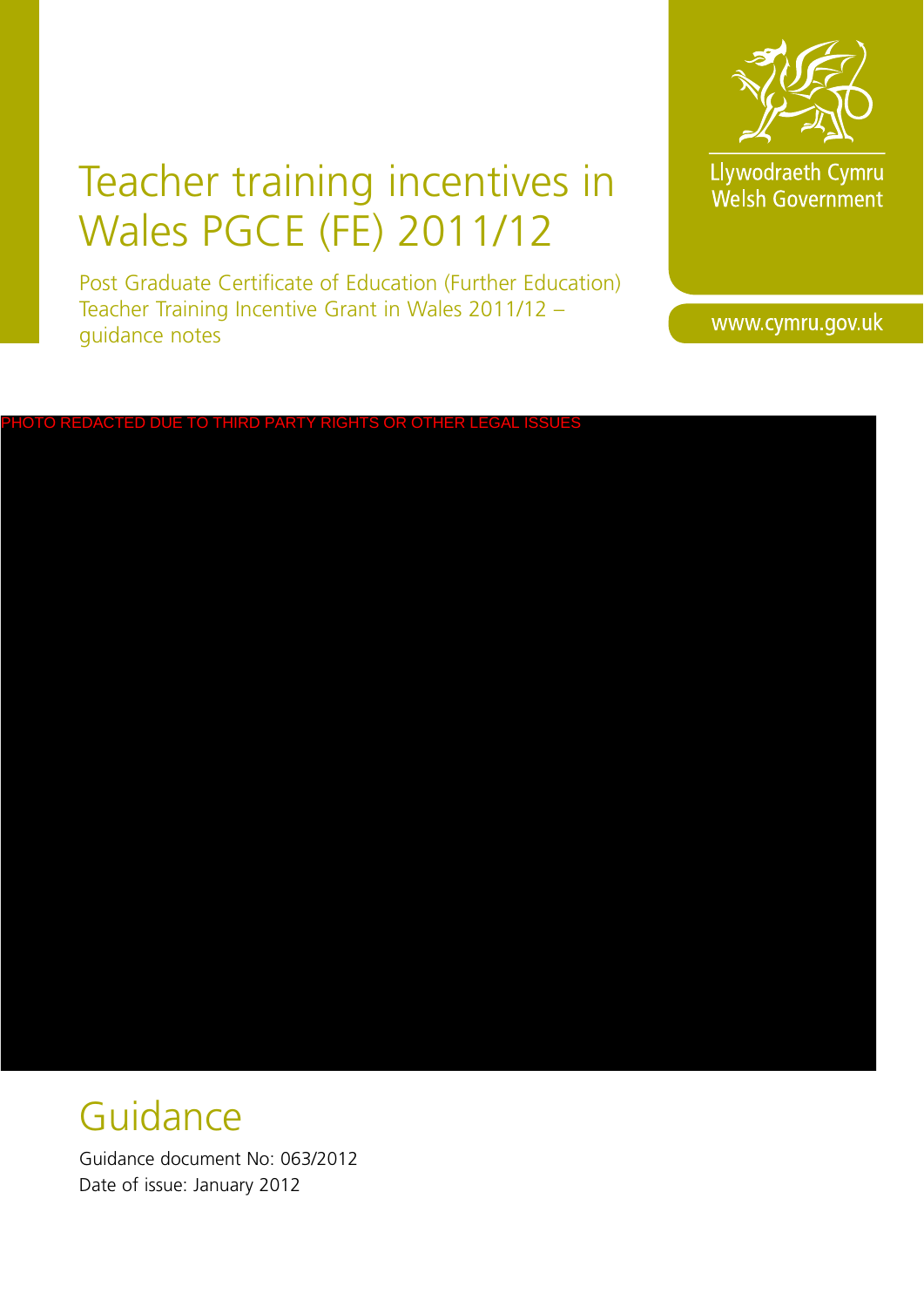# Teacher training incentives in Wales for PGCE (FE) 2011/12

| <b>Audience</b>               | Cardiff University, Glyndŵr University and University of Wales,<br>Newport.                                                                                                                                                                                                                                                                                                                                                |
|-------------------------------|----------------------------------------------------------------------------------------------------------------------------------------------------------------------------------------------------------------------------------------------------------------------------------------------------------------------------------------------------------------------------------------------------------------------------|
| <b>Overview</b>               | Guidance for use by PGCE (FE) initial teacher training providers<br>offering full-time pre-service courses of PGCE (FE) initial teacher<br>training leading to a qualification to teach further education in the<br>academic year 2011/12 (i.e. Cardiff University, Glyndŵr University and<br>University of Wales, Newport) in administering, assessing eligibility<br>and the methodology for calculating grant payments. |
| <b>Action</b><br>required     | None $-$ for information only.                                                                                                                                                                                                                                                                                                                                                                                             |
| <b>Further</b><br>information | Enquiries about this document should be directed to:<br>Learning Improvement and Professional Development Division<br>Welsh Government<br>Cathays Park<br>Cardiff<br>CF10 3NQ<br>Tel: 029 2082 5171<br>Fax: 029 2082 6109<br>e-mail: teachingenquiries@wales.gsi.gov.uk                                                                                                                                                    |
| <b>Additional</b><br>copies   | This document can be accessed from the Welsh Government's<br>website at www.wales.gov.uk/educationandskills                                                                                                                                                                                                                                                                                                                |
| <b>Related</b><br>documents   | None.                                                                                                                                                                                                                                                                                                                                                                                                                      |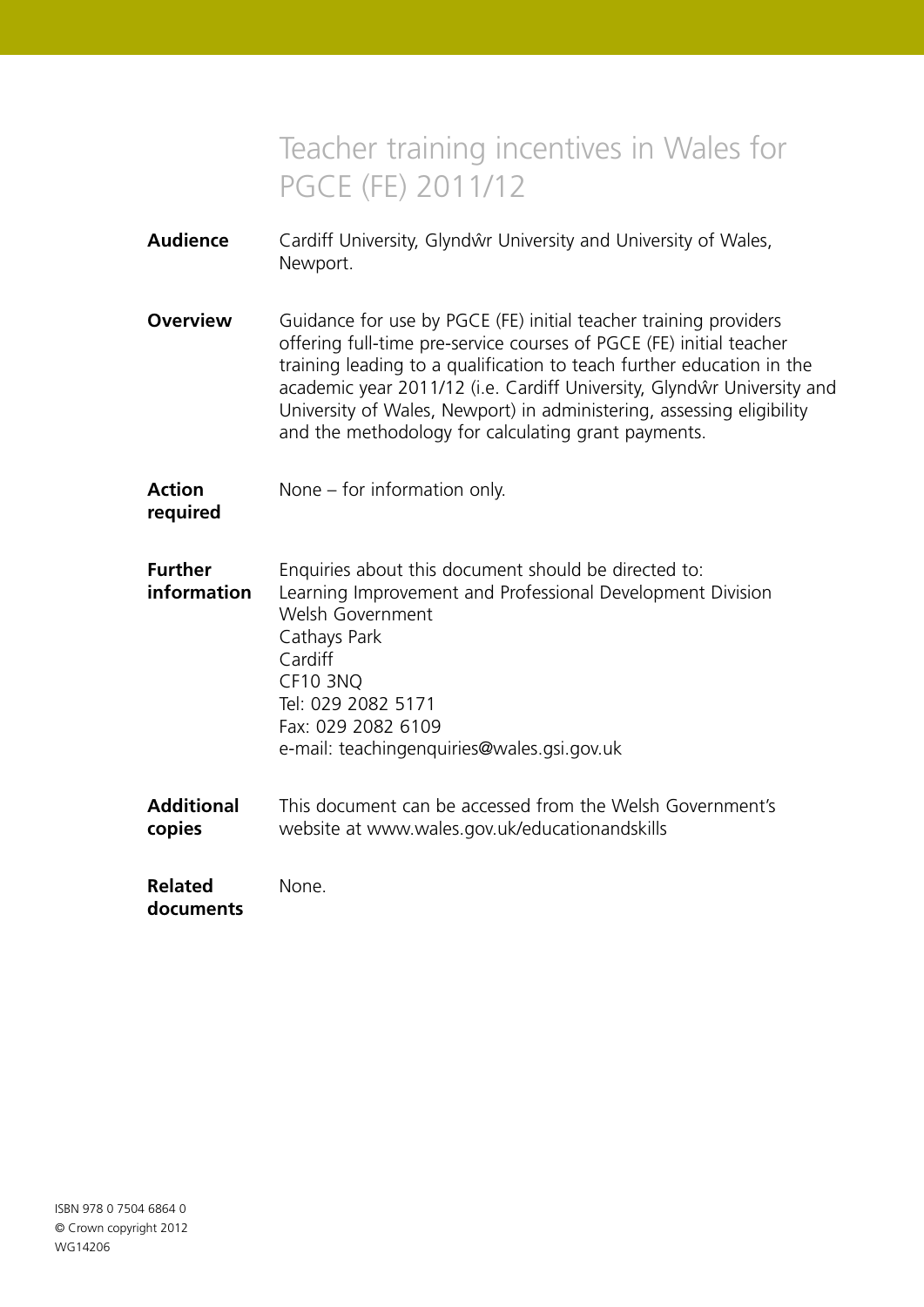# **Contents**

| Summary        |                                                                                                             | $\mathbf{1}$   |
|----------------|-------------------------------------------------------------------------------------------------------------|----------------|
| 1.             | Overview                                                                                                    | $\overline{2}$ |
| 2.             | Eligibility for PGCE (FE) incentives                                                                        | $\overline{2}$ |
| 3.             | Payment of PGCE (FE) incentives                                                                             | 3              |
| 4.             | When the payments should be made                                                                            | $\overline{4}$ |
| 5.             | How the PGCE (FE) incentives should be paid                                                                 | 5              |
| 6.             | How funding for the PGCE (FE) incentives will be passed to<br>PGCE (FE) initial teacher training providers  | 5              |
| 7 <sub>1</sub> | Funding to cover PGCE (FE) initial teacher training providers'<br>administration costs                      | 6              |
| 8.             | Recovery of PGCE (FE) incentives paid                                                                       | $\overline{7}$ |
| Annex 1:       | PGCE (FE) teacher training incentive grants - Academic year<br>2011/12 - Information for students           | 8              |
| Annex 2:       | Payment of PGCE (FE) incentives – Detailed instructions for<br>PGCE (FE) initial teacher training providers | 14             |
|                | Annex 2A: PGCE (FE) incentives – Authorised signatures for claims –<br>Form TTFE/2A 2011/12                 | 17             |
|                | Annex 2B: PGCE (FE) incentives - Student application and declaration -<br>Form TTFE/2B 2011/12              | 18             |
|                | Annex 2C: PGCE (FE) incentives - Provider's declaration -<br>Form TTFE/2C 2011/12                           | 19             |
|                | Annex 2D: PGCE (FE) incentives - Notification form of eligible students -<br>Form TTFE/2D 2011/12           | 20             |
|                | Annex 2E: PGCE (FE) incentives – Payment claim and declaration –<br>Form TTFE/2E 2011/12                    | 21             |
|                | Annex 2F: PGCE (FE) incentives - Auditor's certification -<br>Form TTFE/2F 2011/12                          | 22             |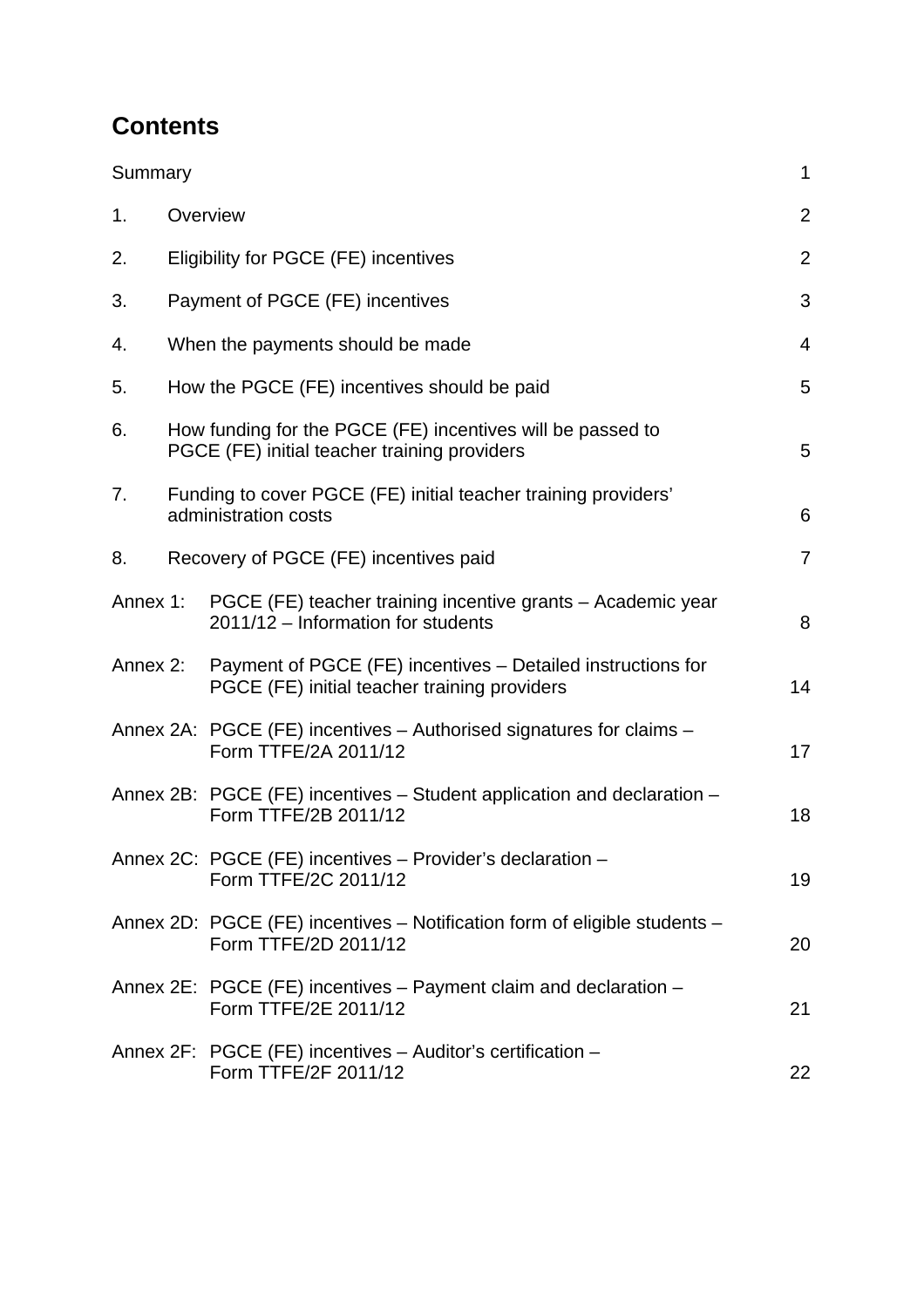# **Summary**

The Welsh Ministers have powers under sections 14-17 of the Education Act 2002 to provide financial assistance for the promotion of the recruitment or retention of teachers or non-teaching staff.

This guidance covers teacher training incentive grants available for eligible students who start full time pre-service PGCE (FE) initial teacher training courses leading to a qualification to teach further education ("PGCE (FE) incentives"). It applies in relation to students in Wales who start such courses between 1 September 2011 and 31 August 2012.

The guidance is issued by the Welsh Government and provides information on PGCE (FE) incentives and outlines the funding available, grant eligibility and how payments will be made. These guidance notes should be read as a whole for confirmation of eligibility and conditions.

This guidance does not cover incentives offered on initial teacher training courses which lead to Qualified Teacher Status.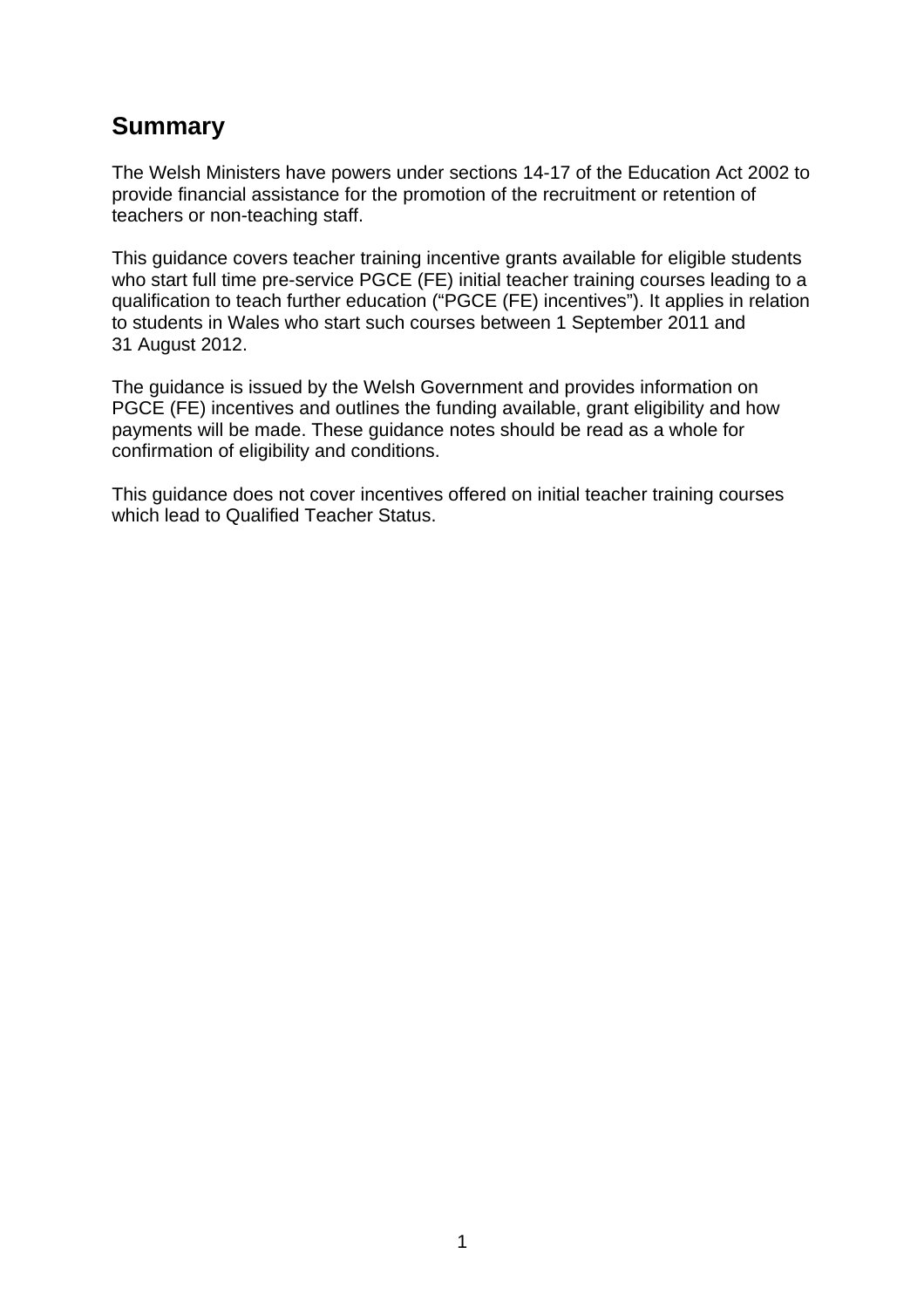# **1. Overview**

1.1 This section offers a brief overview of the PGCE (FE) incentives for courses starting between 1 September 2011 and 31 August 2012. Full information on eligibility and conditions are set out in sections 2-7 of this guidance.

1.2 The PGCE (FE) incentives are grants available to eligible persons to undertake specified postgraduate further education initial teacher training courses in Wales. Courses must start between 1 September 2011 and 31 August 2012, and be full time pre-service PGCE (FE) initial teacher training courses leading to a qualification to teach further education.

1.3 Subject to eligibility, a PGCE (FE) incentive grant of up to £5,000 is available for eligible students on courses outlined in paragraph 1.2 and studying in specified subjects outlined in paragraph 2.3.

1.4 No grant will be paid to a person unless they have made an application to the Welsh Ministers, care of the Welsh Government, in the approved format. Students must be asked by their PGCE (FE) initial teacher training provider to complete the relevant forms.

# **2. Eligibility for PGCE (FE) incentives**

2.1 PGCE (FE) incentives are available to students who satisfy the eligibility criteria in paragraph 2.2 and who are starting full-time pre-service postgraduate ITT courses in specified subjects at further education level with a higher education institution (university or associated college) in Wales between 1 September 2011 and 31 August 2012.

- 2.2 To be eligible for a PGCE (FE) incentive, students:-
	- a. must on entry to the eligible course hold a first degree<sup>[1](#page-4-0)</sup> of a United Kingdom higher education institution or, in the opinion of the Welsh Ministers, an equivalent qualification;
	- b. must qualify for support under regulations made under section 22 of the Teaching and Higher Education Act 1998 relating to the relevant academic year<sup>[2](#page-4-1)</sup>; and
	- c. must **not** be in any of the following categories of persons:
		- i. students who completed a course of initial teacher training at further education level before 1 September 2011;
		- ii. students taking a non-postgraduate Certificate in Education (FE);

 $\overline{a}$ 1 A "first degree" does not include a foundation degree.

<span id="page-4-1"></span><span id="page-4-0"></span> $2$  The Regulations which currently apply the provision of support to students in relation to the academic year running from 1 September 2011 to 31 August 2012 are the Assembly Learning Grants and Loans (Higher Education) (Wales) Regulations 2011 (S.I. 2011/148). These Regulations may be amended from time to time so care should be taken to ensure that the provisions being considered are currently in force and that they have not been amended or replaced at the point in time when grant eligibility is being assessed.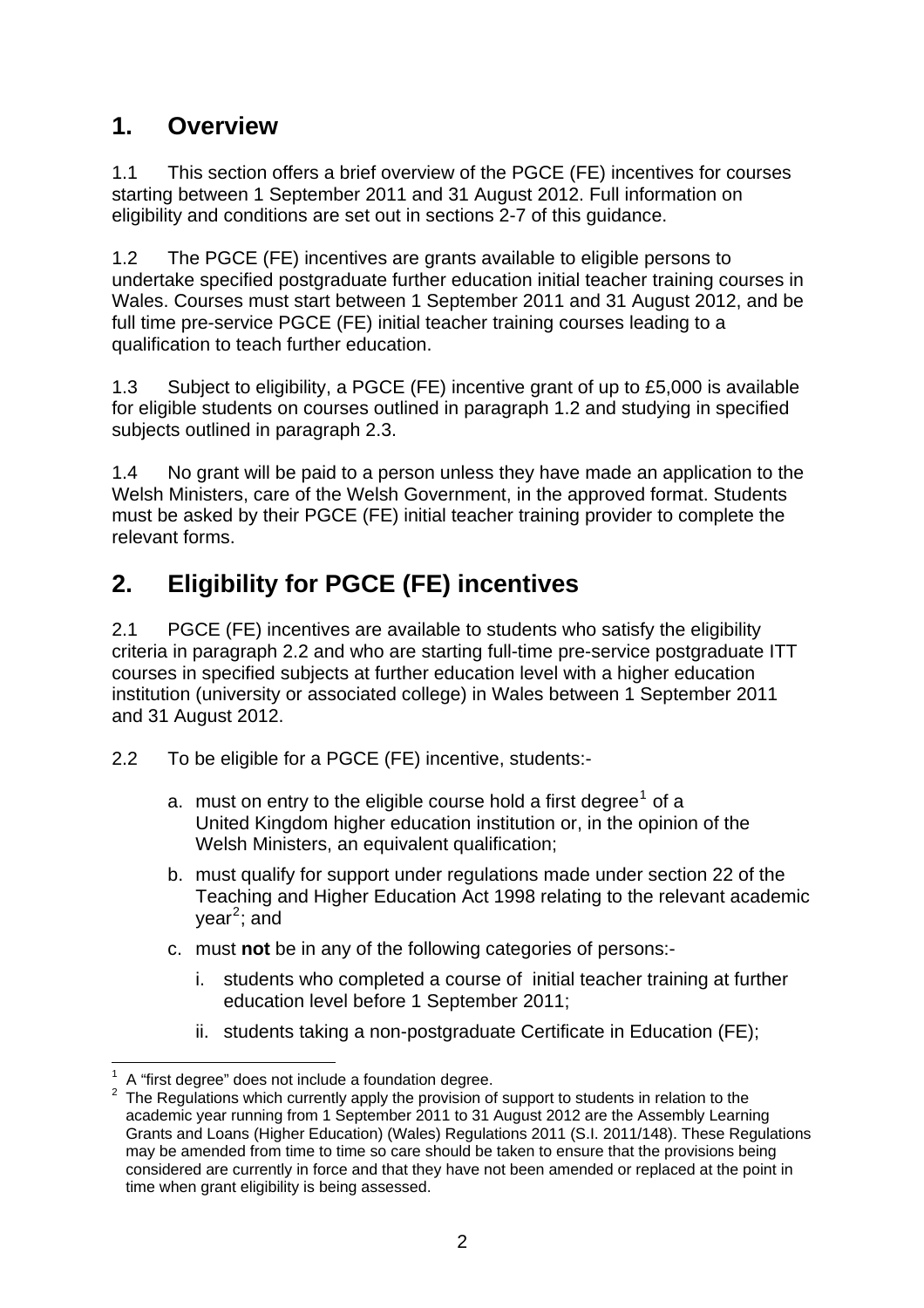- iii. PGCE (FE) students who do not hold a degree on starting the course;
- iv. PGCE (FE) students who study on in-service courses;
- v. PGCE (FE) students who study part-time;
- vi. anyone who already holds Qualified Teacher Status; or
- vii. anyone employed to teach in any capacity at any further education college or other education institution.
- 2.3 The specified subjects referred to in paragraph 2.1 above are as follows:-

#### **Mathematics subjects**

Applied Mathematics General Mathematics Mathematics and mechanics Mathematics and statistics Pure Mathematics **Statistics** 

#### **Science subjects**

Applied Science **Biology Chemistry Conservation** Earth science Ecology **Electronics** Environmental science General Science **Geology** Human Biology Physics Sports science

#### **Information and Communication Technology**

Computer Aided Design (CAD) Computer engineers Computer studies IT Operations

#### **Welsh**

**Skills for Life – Literacy and Numeracy** 

# **Technology and Engineering**

Auto Electricians Car maintenance Design and development engineering Design and Technology Electrical engineering **Electroplating** Engineering studies Mechanical engineering Metal plate engineering Motor mechanics/engineers Motor sport mechanisation Production and process engineering Refrigeration engineering Resistant Materials Technology Tool making and fitting Tyre, exhaust and windscreen fitting Vehicle and spray painting Vehicle bodybuilding and airing Welding and fabrication

# **3. Payment of PGCE (FE) incentives**

3.1 A PGCE (FE) incentive of up to £5,000 is payable to eligible students as detailed in section 2 above. The PGCE (FE) incentive will be paid in nine monthly instalments in or around the last week of each month during the period October 2011 to June 2012. The payments from October 2011 to May 2012 inclusive will be £500; the final payment in June 2012 will be £1,000.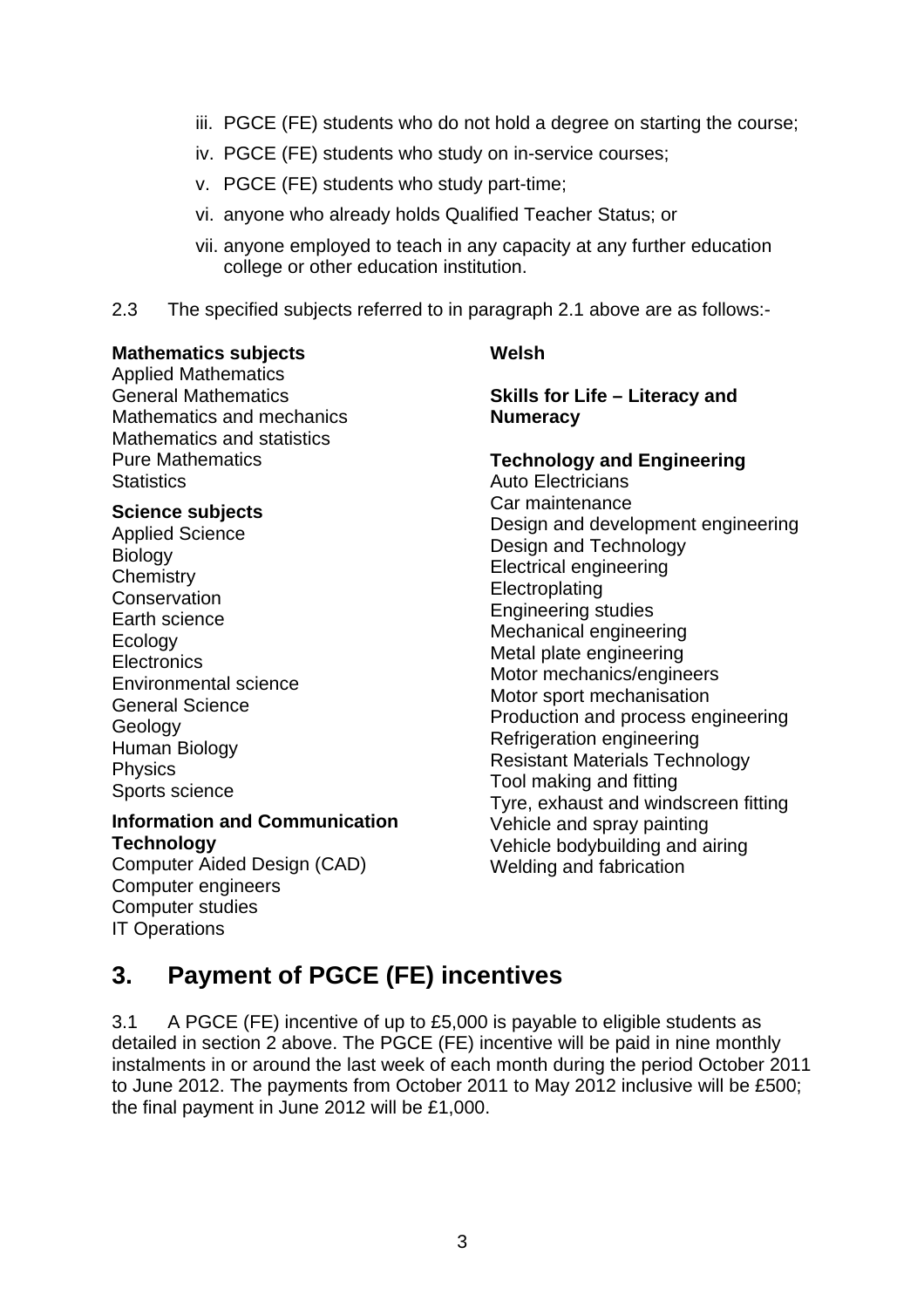3.2 **Note:** for the purposes of paragraph 3.1, save for the month of June, the "last week" of each month is the week which includes the last working day of that month, a "working day" being a day other than a Saturday or Sunday when banks are open for business in Wales. The "last week" in June will be the week which includes the last working day of June or, if earlier, the week the course finishes.

3.3 Individuals who are eligible for a PGCE (FE) incentive and join a course which is already underway or leave a course before its completion will only be entitled to the monthly payments which fall due for payment while they are undertaking the training course. Payments for part-completed months will not be made. For example:-

- if someone joins a one year course (which began in September 2011) in December 2011 and stays on that course until completion, they would only be entitled to the monthly payments falling due during the period December 2011 to June 2012;
- if someone joins a one year course in September 2011 and stays on that course until mid-November 2011, they would only be entitled to the October 2011 monthly payment (the November 2011 monthly payment not having fallen due by the leave date).

3.4 If someone is otherwise eligible to receive a PGCE (FE) incentive, but has also received some or all of a PGCE (FE) incentive under this or any previous scheme in Wales prior to 1 September 2011 (or received at any time any amount of any grant payable in respect of equivalent schemes in England), the instalments of PGCE (FE) incentive to which they are entitled will be reduced by the number of previous grant instalments received.

3.5 PGCE (FE) incentives for students resuming a course that they have left will be paid at the lower rate (if any) of the PGCE (FE) incentive rate that applied in the academic year that the student left the course or the PGCE (FE) incentive rate that applies in the academic year the student rejoins the course, unless the Welsh Government agrees otherwise in writing. PGCE (FE) incentives for students starting a course where entry has been deferred will be paid at the PGCE (FE) incentive rate (if any) which applies in the academic year a student rejoins/joins the course, unless the Welsh Government agrees otherwise in writing.

3.6 If a student has been on long-term sick leave or has suspended their studies, but resumes their course between 1 September 2011 and 31 August 2012 to complete the time they have missed, they will be eligible for funding for the period from resumption to the completion of the course. This is subject to the provisions of paragraph 3.5, and to the total payments not exceeding the sums set out in paragraph 3.1.

# **4. When the payments should be made**

4.1 The payments should be made in the last week of each month they are due. It is for PGCE (FE) initial teacher training providers to decide the exact dates of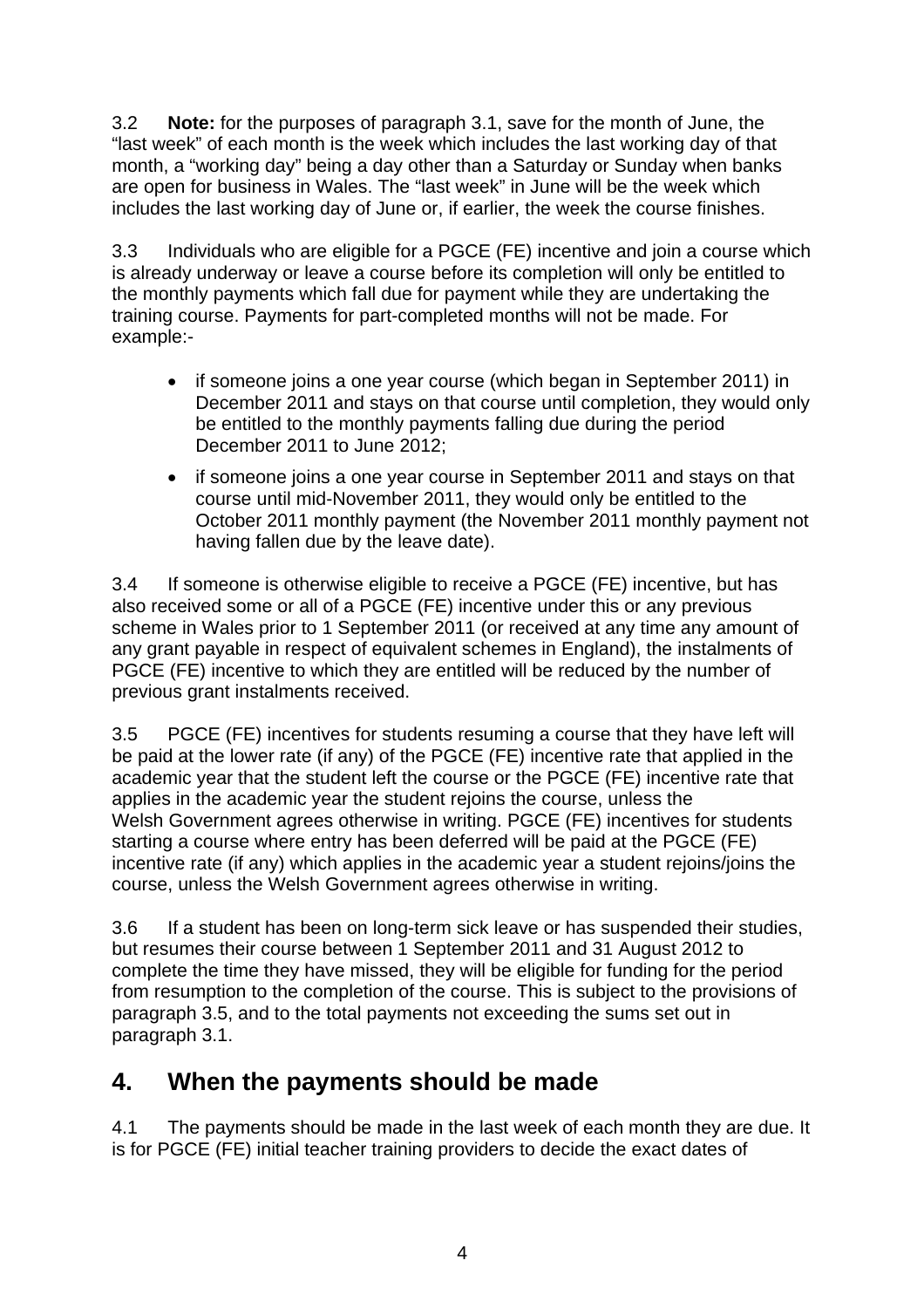payment, bearing in mind the definition of the "last week" of each month at paragraph 3.2 above.

4.2 Payments should only be made to those students who are undertaking the course on the day of payment. If any student has left a course prior to that date, or is on long-term sick leave, payment should not be made. If the Welsh Government has already passed funding to the PGCE (FE) initial teacher training provider for an incentive grant payment to any student who subsequently leaves a course before the payment is made, the Welsh Government will adjust subsequent payments.

# **5. How the PGCE (FE) incentives should be paid**

5.1 Eligible students will receive the incentive grant from their PGCE (FE) initial teacher training provider, who will receive funding from the Welsh Government for the number of students on their course.

5.2 At the start of their courses, students should be asked to sign a declaration form to enable them to claim their PGCE (FE) incentive grant (on "Form TTFE/2B 2011/12"). The form at Annex 2B should be used for this purpose. It should be noted that this form includes an item in the declaration which asks the student to confirm that they have read the information notes "PGCE (FE) Teacher Training Incentives Grant – Academic Year 2011/12: Information for Students" – a copy of this is at Annex 1.

5.3 PGCE (FE) initial teacher training providers must ensure that all eligible students receive a copy of those information notes, and in sufficient time to read them before they are asked to sign the Form TTFE/2B 2011/12.

5.4 If you need advice to determine whether a student is an eligible student who qualifies for support under regulations made under section 22 of the Teaching and Higher Education Act 1998 which apply to academic year 2011/12, please check with the student's local authority rather than the Welsh Government. The Welsh Ministers' functions of assessing eligibility under the regulations have been delegated to local authorities who are best placed to assess the position.

5.5 We are content for PGCE (FE) initial teacher training providers to determine the most suitable arrangements for making payments to students providing that there is a clear audit trail which ensures it can be demonstrated that particular students actually received the payments from the PGCE (FE) initial teacher training provider.

# **6. How funding for the PGCE (FE) incentives will be passed to PGCE (FE) initial teacher training providers**

6.1 In academic year 2011/12, each PGCE (FE) initial teacher training provider must, during the course of each month from October 2011 to June 2012 (inclusive), provide the Welsh Government with lists of the names and numbers of the students on each of their PGCE (FE) courses on Form TTFE/2D 2011/12 (copy at Annex 2D). Students who have left the course since the previous month's list was sent should be indicated clearly on the form. These lists should be sent with the payment claim and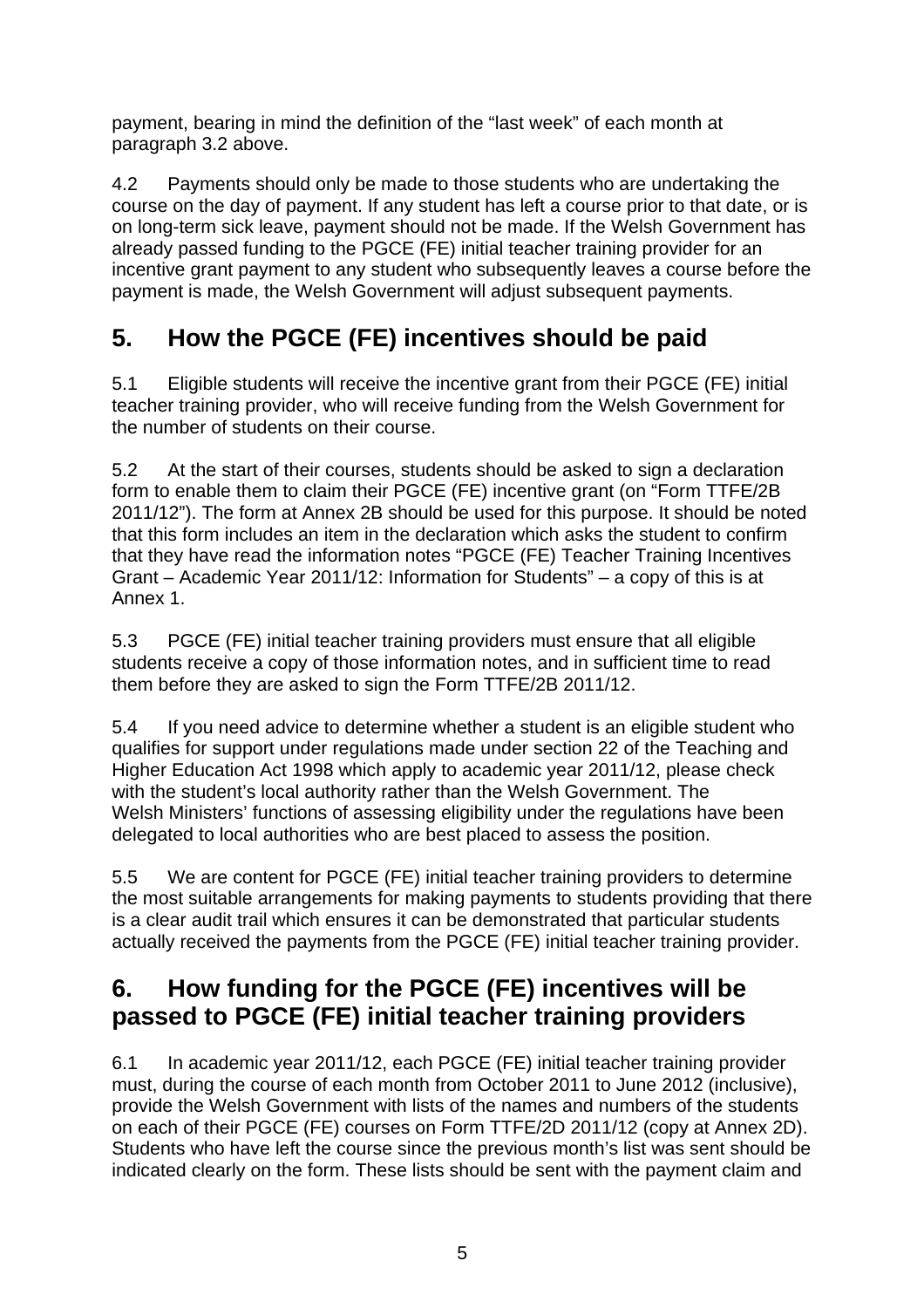declaration Form TTFE/2E 2011/12 (copy at Annex 2E) under cover of a letter from the PGCE (FE) initial teacher training provider, signed by one of the authorised signatories, requesting payment of the appropriate amount to cover the grants.

6.2 The first month's lists on Form TTFE/2D 2011/12 need to be sent to the Welsh Government together with a copy of the completed Forms TTFE/2B 2011/12 for each student listed. These should be sent under cover of the provider's declaration Form TTFE/2C 2011/12 (copy at Annex 2C).

6.3 Forms TTFE/2C 2011/12, TTFE/2D 2011/12 and TTFE/2E 2011/12 must be signed by an authorised signatory from the PGCE (FE) ITT provider. Form TTFE/2A 2011/12 (copy at Annex 2A) is a form for the PGCE (FE) initial teacher training provider to supply the Welsh Government with up to three authorised signatories for the payments. These are the only people who will be able to sign the claim for payment from the PGCE (FE) initial teacher training provider. We will need these forms to be returned to the Welsh Government before any payment may be made, and by no later than 31 October 2011.

6.4 The Welsh Government will make monthly payments between October 2011 to June 2012 to PGCE (FE) initial teacher training providers directly into the providers' nominated bank account to enable them to make payments to the eligible students. Paragraph 5 of Annex 2 sets out the timetable for submitting claims to the Welsh Government to ensure that we are able to make the payments before they are due to the student.

6.5 During the year the Welsh Government will liaise with the PGCE (FE) initial teacher training providers to identify students who leave the course prematurely to ensure any relevant adjustments are made to payments.

6.6 A copy of the detailed guidance including claim and payment timetables is included at Annex 2.

# **7. Funding to cover PGCE (FE) initial teacher training providers' administration costs**

7.1 PGCE (FE) initial teacher training providers will be entitled to a flat rate payment each month between October 2011 to June 2012 from the Welsh Government, equalling 2% of the total amount of PGCE (FE) incentives payable, towards their administrative costs.

7.2 This will be paid along with the incentive grants at the end of each month they are due. This sum should be included within the total payment requested each month.

7.3 Where refunds of incentive grant have to be remitted to the Welsh Government the associated administrative costs payment should also be refunded.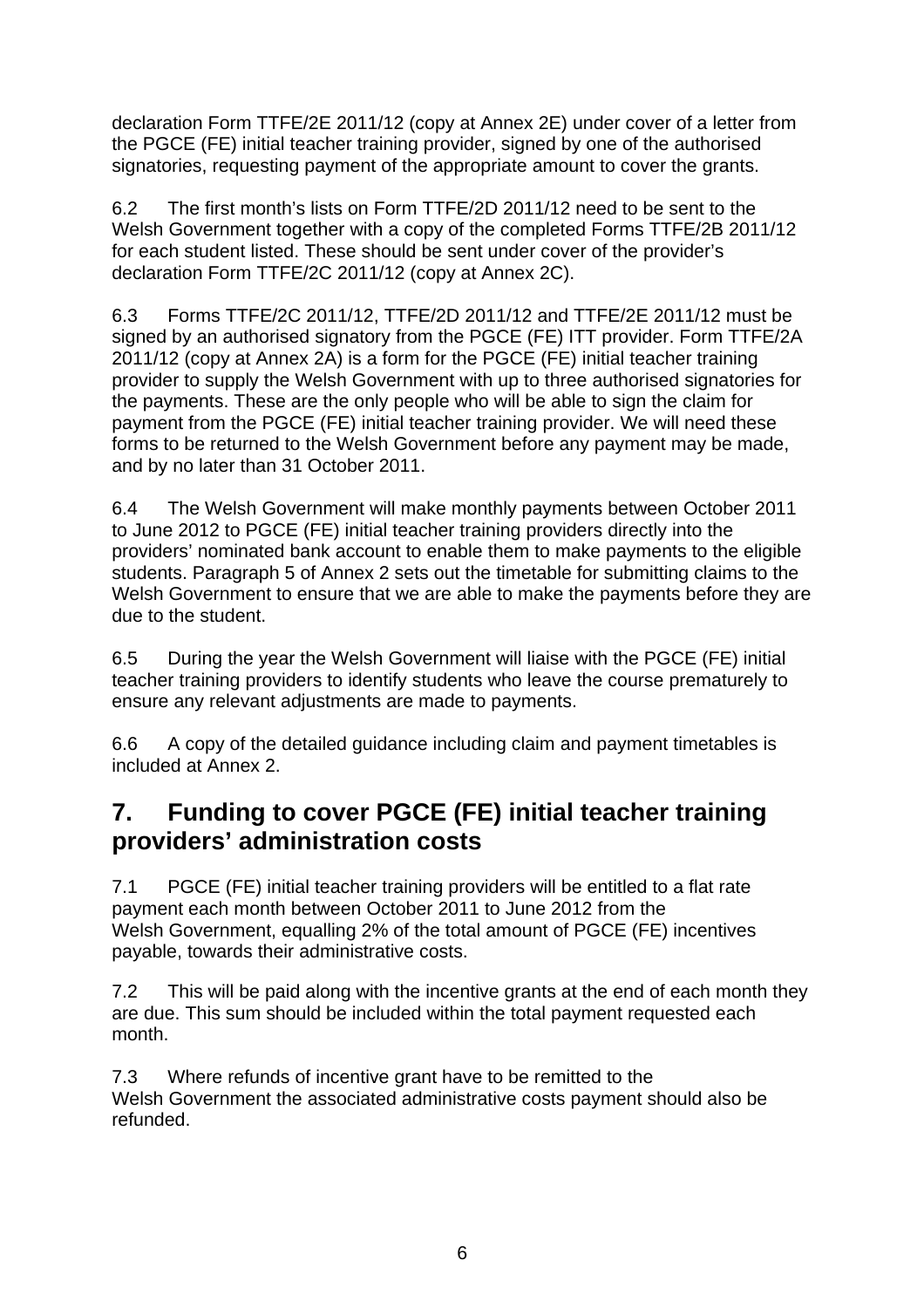# **8. Recovery of PGCE (FE) incentives paid**

8.1 In the circumstances set out in paragraph 8.2 below, the Welsh Ministers may require PGCE (FE) incentives to be repaid, or recovered by PGCE (FE) initial teacher training providers, in whole or in part. The Welsh Ministers will consider all cases on their merits. Once payments have been made into a trainee's bank account by a PGCE (FE) initial teacher training provider, any decision to recover should be referred to the Welsh Government before any action is taken.

8.2 Welsh Ministers may require PGCE (FE) incentives to be repaid, or recovered by PGCE (FE) initial teacher training providers, where:-

- a. after receiving any instalment of PGCE (FE) incentive, the recipient fails to meet any eligibility criteria adopted by the Welsh Government in relation to a subsequent instalment; or
- b. the recipient has provided in, or in connection with, his or her application for a PGCE (FE) incentive, information which is false or materially misleading; or
- c. there is firm evidence that the recipient had never intended to complete the course or, having completed it, to enter teaching.

8.3 In relation to paragraph 8.2(a), the Welsh Government is aware of the practical difficulties of stopping payments around the time when PGCE (FE) initial teacher training providers are trying to determine if a trainee has withdrawn from a course, or when deciding whether to terminate their training programme. Providing that clarification that a trainee has withdrawn from a course is received, or a decision is made to terminate a programme, within 5 working days before the date of a payment, the Welsh Government will not require PGCE (FE) initial teacher training providers to recover payments made under the provisions of paragraph 8.2(a). This will not preclude recovery if the circumstances in paragraphs 8.2(b) or (c) apply.

8.4 Notwithstanding paragraph 8.3, PGCE (FE) initial teacher training providers should take all steps necessary to put a stop on future payments immediately once clarification that a trainee has withdrawn from a course is received, or a decision has been reached that a programme should be terminated.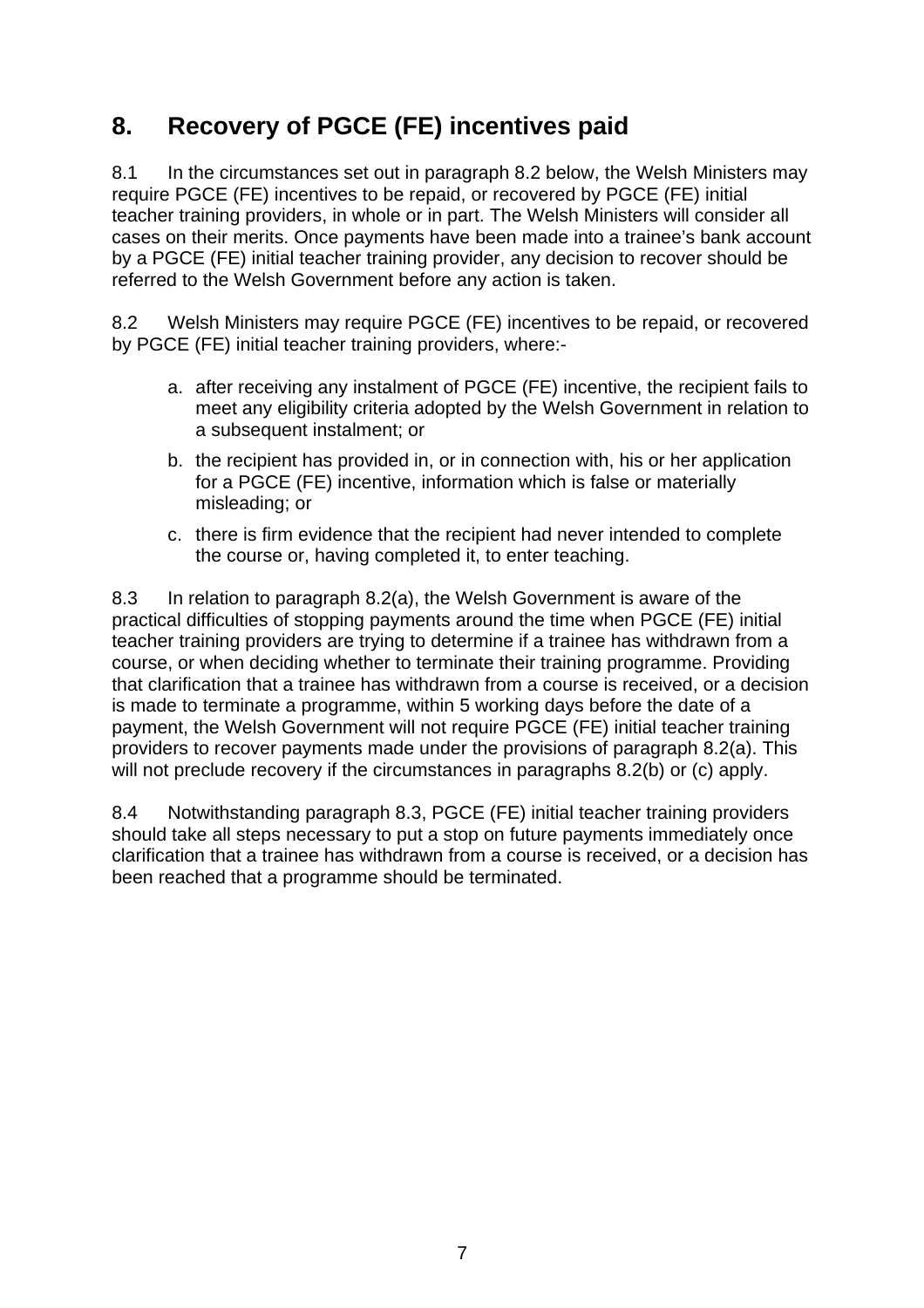# **Annex 1: PGCE (FE) teacher training incentive grants – Academic year 2011/12 – Information for students**

# **1. Eligibility**

# **Who is eligible?**

1.1 Students are eligible for a PGCE (FE) teacher training incentive grant ("PGCE (FE) incentive") if they satisfy the eligibility criteria in paragraphs 1.2 and 1.3, and are starting full-time pre-service postgraduate initial teacher training ("ITT") courses in specified subjects at further education level with a higher education institution (university or associated college) in Wales between 1 September 2011 and 31 August 2012.

1.2 Students must, on entry to the course, hold a first degree of a United Kingdom higher education institution or, in the opinion of the Welsh Ministers, an equivalent qualification. (**Note:** a "first degree" does not include a foundation degree. A foundation degree is a university-level qualification in its own right, equivalent to the first two years of an honours degree.)

1.3 Students must also qualify for support under regulations made under section 22 of the Teaching and Higher Education Act 1998 relating to academic year 2011/12. (The regulations which currently make provision for support to students in relation to the academic year running from 1 September 2011 to 31 August 2012 are the Assembly Learning Grants and Loans (Higher Education) (Wales) Regulations 2011 (S.I. 2011/148) (as amended)).

1.4 The specified subjects referred to in paragraph 1.1 above are as follows:-

# **Mathematics subjects**

Applied Mathematics General Mathematics Mathematics and mechanics Mathematics and statistics Pure Mathematics **Statistics** 

# **Science subjects**

Applied Science **Biology Chemistry Conservation** Earth science **Ecology Electronics** Environmental science General Science Geology Human Biology **Physics** Sports science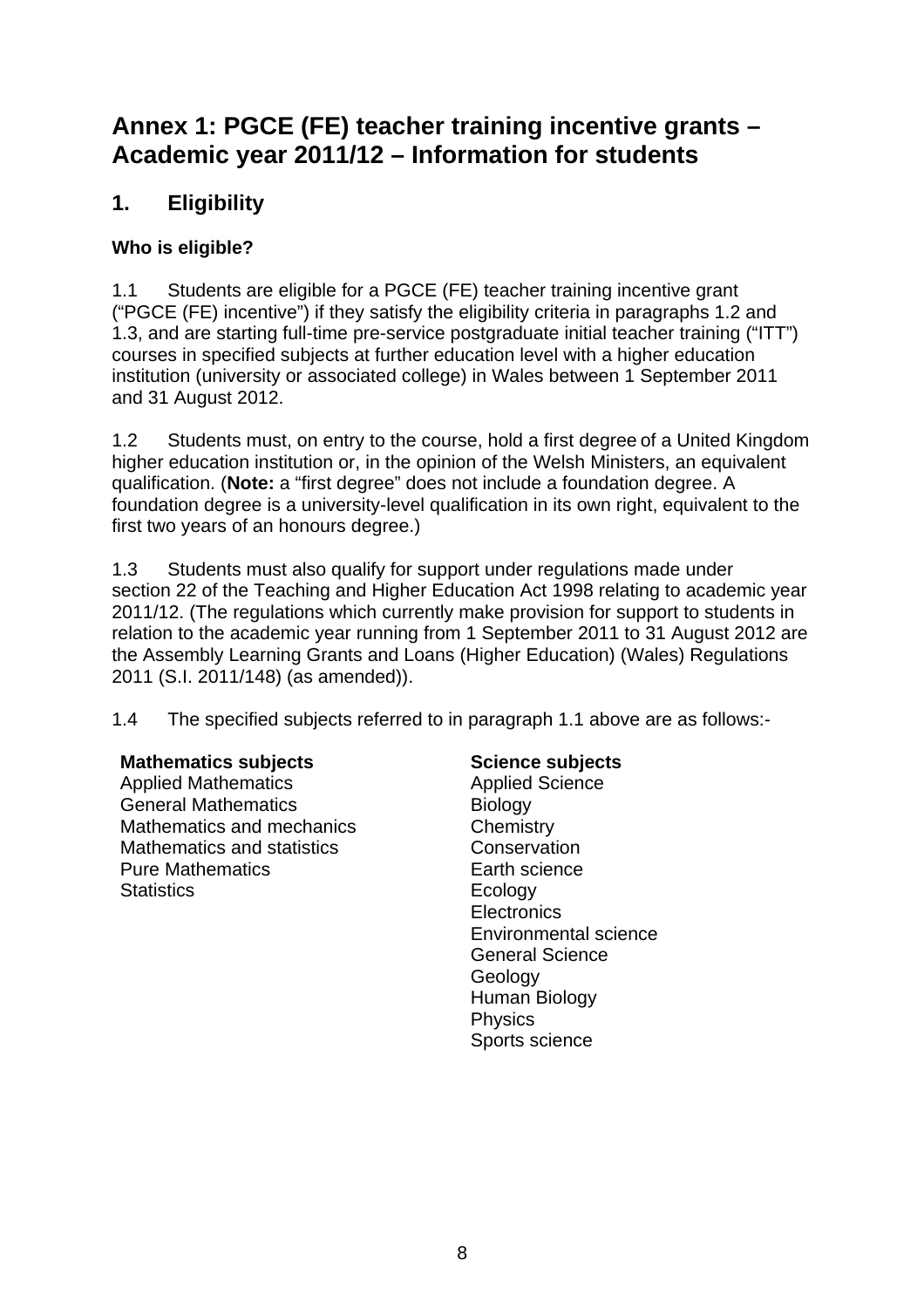# **Welsh**

**Skills for Life – Literacy and Numeracy** 

# **Information and Communication Technology**

Computer Aided Design (CAD) Computer engineers Computer studies IT Operations

#### **Technology and Engineering**

Auto Electricians Car maintenance Design and development engineering Design and Technology Electrical engineering **Electroplating** Engineering studies Mechanical engineering Metal plate engineering Motor mechanics/engineers Motor sport mechanisation Production and process engineering Refrigeration engineering Resistant Materials Technology Tool making and fitting Tyre, exhaust and windscreen fitting Vehicle and spray painting Vehicle bodybuilding and airing Welding and fabrication

#### **Who is not eligible?**

1.5 In addition to students who do not satisfy the requirements set out in paragraphs 1.1 and 1.2, the following persons are not eligible to receive a PGCE (FE) incentive:-

- a. students who completed a course of ITT at further education level before 1 September 2011;
- b. students taking a non-postgraduate Certificate in Education (FE);
- c. PGCE (FE) students who do not hold a degree on starting the course;
- d. PGCE (FE) students who study on in-service courses;
- e. PGCE (FE) students who study part-time;
- f. anyone who already holds Qualified Teacher Status; or
- g. anyone employed to teach in any capacity at any further education college or other education institution.

# **What about students starting a PGCE (FE) course in September 2012?**

1.6 The PGCE (FE) incentives described here only apply to eligible students starting a qualifying course on or after 1 September 2011 but no later than 31 August 2012. Any funding which might be made available in future years would be announced separately and no assumption should be made about any future funding.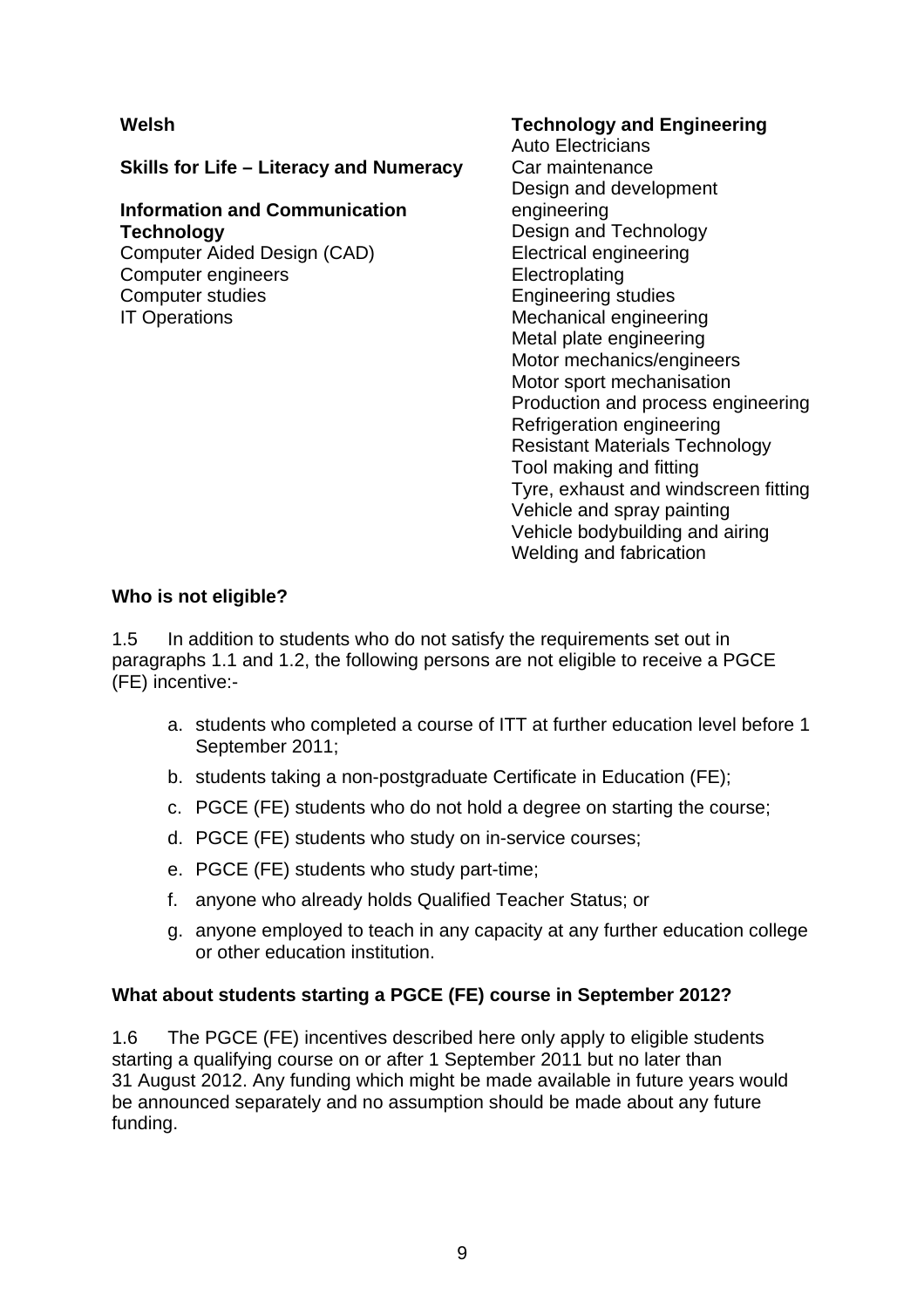# **Are there upper or lower age limits for applicants?**

1.7 No.

#### **What if the provider (university or associated college) requires eligible students to attend a further education institution before initial teacher training formally begins?**

1.8 Provided that the course formally starts on or after 1 September 2011 but no later than 31 August 2012, students will be eligible for the incentive grant.

# **2. Financial Details**

#### **How much will eligible students receive?**

2.1 Subject to eligibility, PGCE (FE) incentives of up to £5,000 are available for eligible students on courses outlined in paragraph 1.1 and studying in the specified subjects outlined in paragraph 1.4.

#### **What payments will be made, and when?**

2.2 Those entitled to a PGCE (FE) incentive of up to £5,000 in respect of academic year 2011/12 will be paid in nine monthly instalments in or around the last week of each month during the period October 2011 to June 2012. The payments from October 2011 to May 2012 inclusive will be £500; the final payment in June 2012 will be £1,000.

2.3 For the purposes of paragraph 2.2, save for the month of June, the "last week" of each month is the week which includes the last working day of that month, a "working day" being a day other than a Saturday or Sunday when banks are open for business in Wales. The "last week" in June will be the week which includes the last working day of June or, if earlier, the week the course finishes.

#### **How will payments be made?**

2.4 Through the PGCE (FE) initial teacher training provider (university or associated college). The institution will claim the payments from the Welsh Government

2.5 At the start of their courses, students will be asked to sign a declaration form to enable them to claim their PGCE (FE) incentive (on "Form TTFE/2B 2011/12"). It should be noted that this form includes an item in the declaration which asks the student to confirm that they have read these information notes.

#### **Can students claim more than a £5,000 PGCE (FE) incentive if their course is extended into a further year?**

2.6 No, the PGCE (FE) incentive is a maximum of £5,000.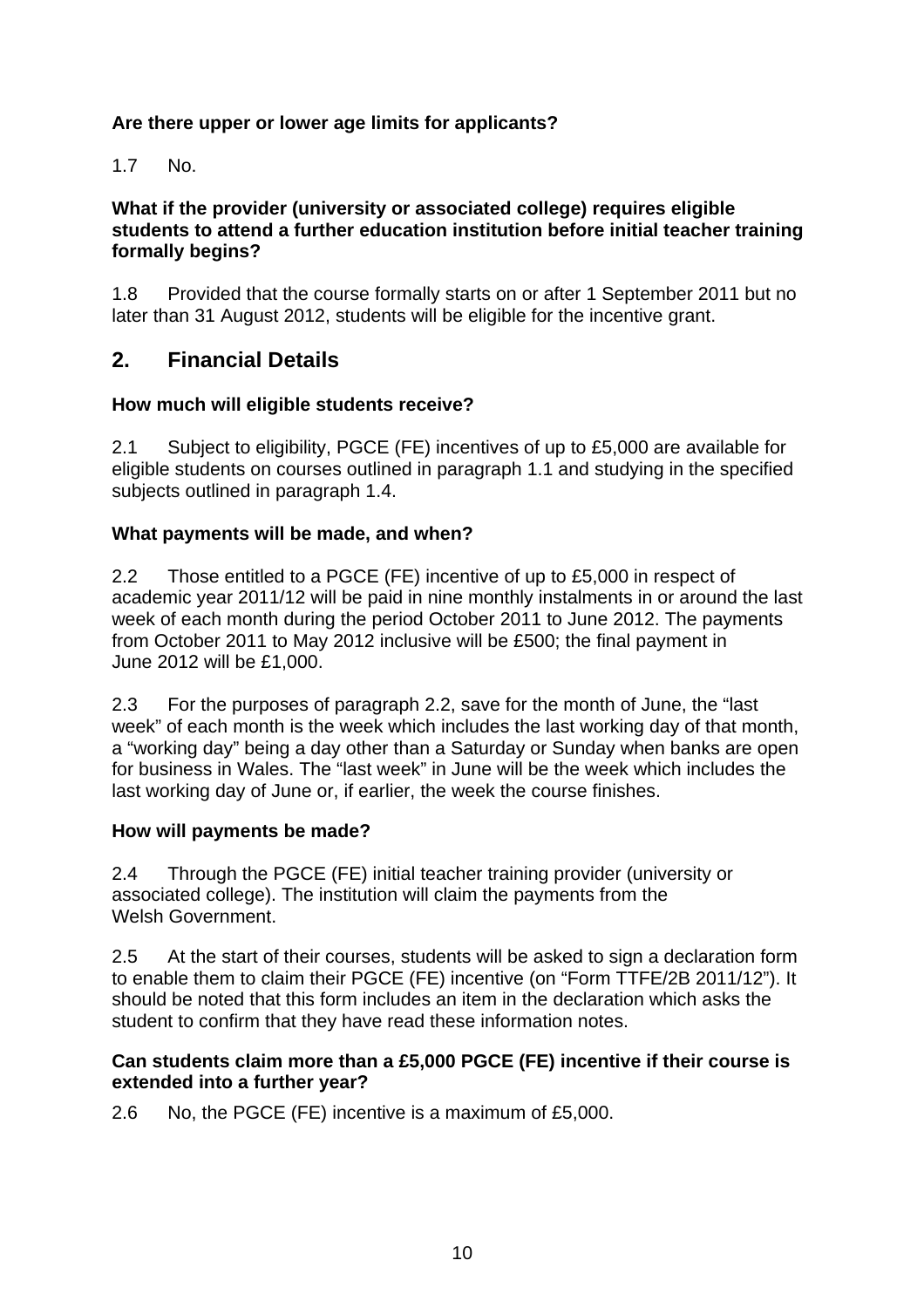# **3. Issues for trainees who leave or re-start a course**

#### **What about people who join a course which is already underway or drop out of training?**

3.1 Individuals who are eligible for a PGCE (FE) incentive and join a course which is already underway or leave a course before its completion will only be entitled to the monthly payments which fall due for payment in respect of the period they are undertaking the training course. Payments for part-completed months will not be made. For example:-

- if someone joins a one year course (beginning in September 2011) in December 2011 and stays on that course until completion they would only be entitled to the monthly payments falling due in respect of the period December 2011 to June 2012.
- if someone joins a one year course in September 2011 and stays on that course until mid-November 2011, they would only be entitled to the October 2011 monthly payment (the November 2011 monthly payment not having fallen due by the leave date).

# **What about people who cease training but subsequently resume their studies?**

3.2 PGCE (FE) incentives for students resuming a course that they have left will be paid at the lower rate (if any) of the PGCE (FE) incentive rate that applied in the academic year that the student left the course or the PGCE (FE) incentive rate that applies in the academic year the student rejoins the course, unless the Welsh Government agrees otherwise in writing.

3.3 PGCE (FE) incentives for students starting a course where entry has been deferred will be paid at the PGCE (FE) incentive rate (if any) which applies in the academic year a student rejoins/joins the course, unless the Welsh Government agrees otherwise in writing.

3.4 If a student has been on long-term sick leave or has suspended their studies, but resumes their course between 1 September 2011 and 31 August 2012 to complete the time they have missed, they will be eligible for funding for the period from resumption to the completion of the course. This is subject to the provisions of paragraphs 3.2 and 3.3, and to the total payments not exceeding the sums set out in paragraphs 2.1 and 2.2.

# **What about people who have previously received a PGCE (FE) incentive?**

3.5 If someone who has previously received a PGCE (FE) incentive prior to 1 September 2011 under this or any previous scheme in Wales (or has received at any time any amount of any grant payable in respect of equivalent schemes in England), starts or re-enters a course, any PGCE (FE) incentive for that course for which they may be eligible will be reduced by the number of previous incentive grant payments they have already received. For example, an eligible student who had attended a one-year PGCE (FE) full-time course in 2009/10, and received the first six monthly instalments before leaving that course, would on re-entering initial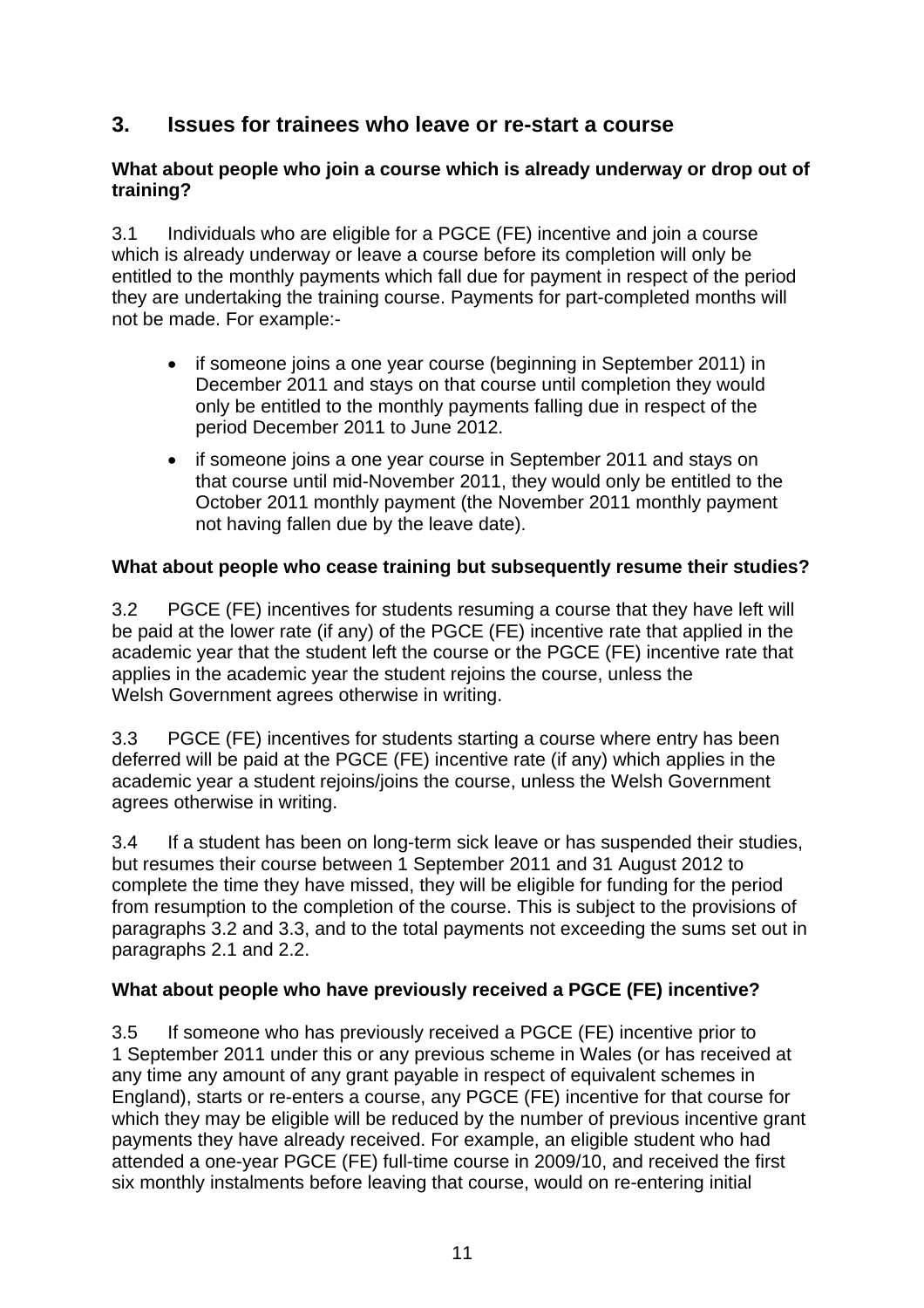teacher training in 2011/12 (and still meeting the eligibility requirements) only be entitled to receive two further instalments and one final instalment.

3.6 Any instalments available under the provisions of paragraph 3.5 will be paid at the monthly amount applicable to the lower rate (if any) of the PGCE (FE) incentive rate that applied in the academic year that the student left the course or the PGCE (FE) incentive rate that applies in the academic year the student rejoins the course, unless the Welsh Government agrees otherwise in writing.

#### **What about people who previously dropped out of part-time postgraduate initial teacher training at further education level before August 2011 and want to start again on the full-time course from September 2011?**

3.7 Part-time courses completed or left before August 2011 do not affect eligibility for a PGCE (FE) incentive grant between 1 September 2011 and 31 August 2012.

# **4. Related Financial Queries**

#### **Are there any circumstances where I might have to repay the PGCE (FE) incentive?**

4.1 The Welsh Ministers may require PGCE (FE) incentives to be repaid, in whole or in part. The Welsh Ministers will consider all cases on their merits.

4.2 The Welsh Ministers may require PGCE (FE) incentives to be repaid where:-

- a. after receiving any instalment of PGCE (FE) incentive, the recipient fails to meet any eligibility criteria adopted by the Welsh Government in relation to a subsequent instalment; or
- b. the recipient has provided in, or in connection with, his or her application for an incentive grant, information which is false or materially misleading; or;
- c. there is firm evidence that the recipient had never intended to complete the course or, having completed it, to enter teaching.

# **Is the PGCE (FE) incentive taxable?**

4.3 Our understanding is that the PGCE (FE) incentive is not taxable for full-time students. However, students should seek advice from HM Revenue and Customs about their individual position.

# **What will be the effect of the PGCE (FE) incentive on other student support?**

4.4 For other student finance provisions based on household income, a PGCE (FE) incentive is not considered as part of your income, and should not be included when working out your taxable unearned income.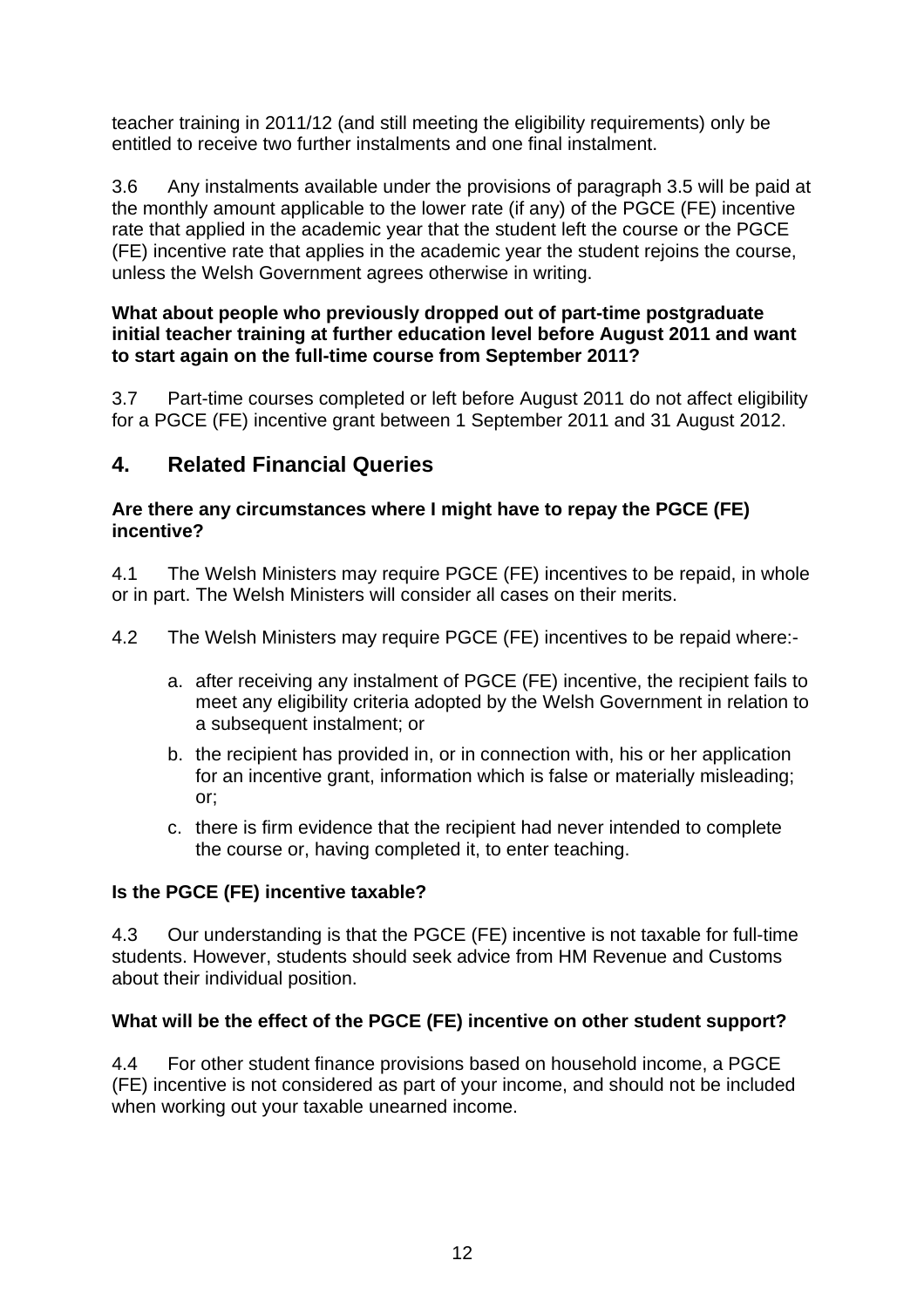# **What will be the effect of the PGCE (FE) incentive on benefits?**

4.5 You should seek advice from the Department for Work and Pensions on your individual position.

#### **Will the PGCE (FE) incentive trigger loan repayments?**

4.6 Our understanding is that the PGCE (FE) incentive is not taxable for full-time students and will therefore not trigger loan repayments; however, you should seek advice from Student Finance Wales on your individual position. Loan repayments will normally be triggered once your taxable income exceeds the current threshold.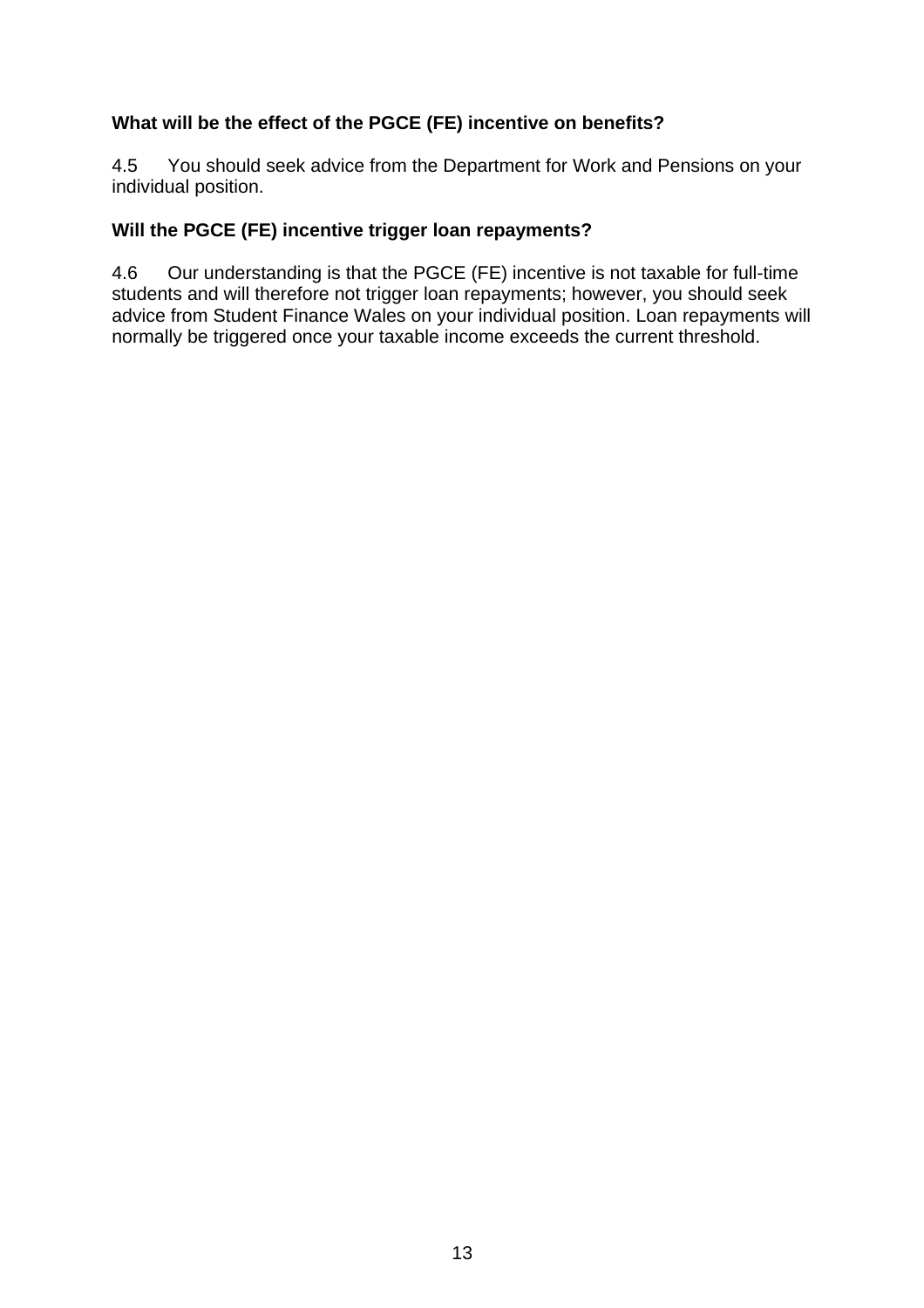# **Annex 2: Payment of PGCE (FE) incentive – Detailed instructions for PGCE (FE) initial teacher training providers**

Any questions and correspondence about these instructions should be addressed to:

Learning Improvement and Professional Development Division Welsh Government Cathays Park CARDIFF CF10 3NQ

Tel: 029 2082 5171 Fax: 029 2082 6109

e-mail: [teachingenquiries@wales.gsi.gov.uk](mailto:teachingenquiries@wales.gsi.gov.uk)

#### **1. Information to be provided to Learning Improvement and Professional Development Division, Welsh Government**

1.1 To ensure the simple administration of the PGCE (FE) incentives, a contact point from each PGCE (FE) initial teacher training provider should be provided to the Learning Improvement and Professional Development Division of the Welsh Government. This Division will issue the relevant forms for the scheme and will act as a contact point for payment-related enquiries.

1.2 For 2011/12, payment claim forms must be signed by an authorised signatory from the PGCE (FE) initial teacher training provider. Form TTFE/2A 2011/12 at Annex 2A is a form for the PGCE (FE) initial teacher training provider to supply us with up to three authorised signatories for the payments. These are the only people who will be able to sign the claim for payment from the PGCE (FE) initial teacher training provider. We will need these forms to be returned to Learning Improvement and Professional Development Division before any payment may be made, and by no later than 31 October 2011.

1.3 Having determined the eligibility of all students on postgraduate further education courses (advice on eligibility is included in section 2 of the guidance notes "Teacher training incentives in Wales for PGCE (FE) students - academic year 2011/12"), PGCE (FE) initial teacher training providers should prepare a list of eligible students using Form TTFE/2D 2011/12 at Annex 2D. This form requests details of surname, first name(s) and student number. A separate list should be completed for each course.

1.4 PGCE (FE) initial teacher training providers should send copies of the Form TTFE/2D 2011/12 forms, together with copies of all completed Form TTFE/2B 2011/12 forms (see paragraph 4.2 below), to Learning Improvement and Professional Development Division under cover of Form TTFE/2C 2011/12 at Annex C, signed by the authorised signatory. PGCE (FE) initial teacher training providers should send these to Learning Improvement and Professional Development Division by 31 October 2011.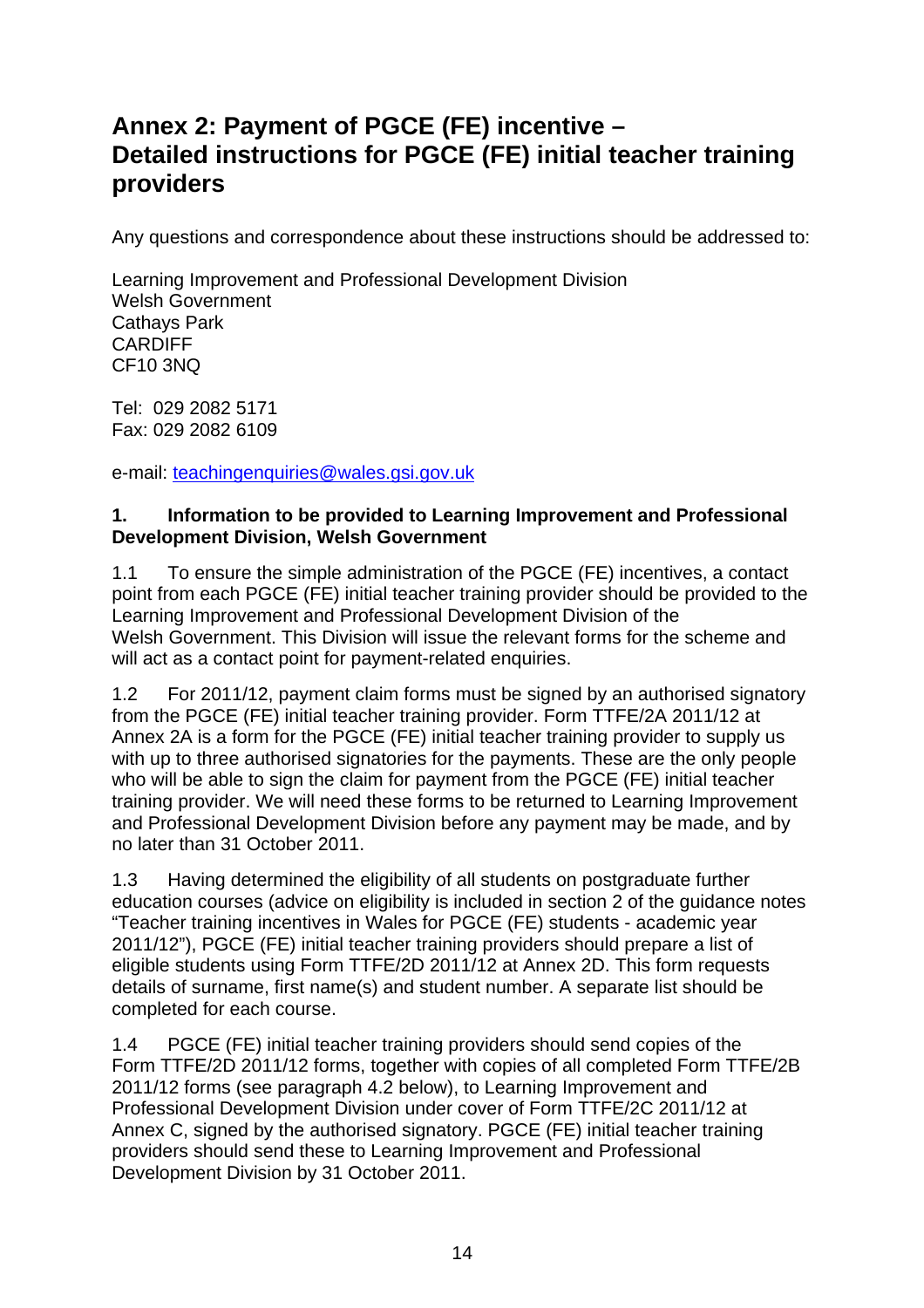# **2. How to claim the funding for the PGCE (FE) incentives from the Welsh Government**

2.1 Each month, by the date specified on the timetable provided, send Form TTFE/2E 2011/12 at Annex E, together with updated Form TTFE/2D forms showing the full list of eligible students who are currently on the course, under cover of an official letter requesting payment of the appropriate amount to cover the PGCE (FE) incentives for that month plus a payment equal to 2% of the PGCE (FE) incentives for that month in respect of administration costs.

2.2 Any student who leaves the course after they have received the first payment should be indicated by crossing their name through on Form TTFE/2D forms in red. Please insert the date the student left the course not only on the first month's sheet but on every subsequent list.

2.3 Form TTFE/2E 2011/12 includes lines for 'adjustments plus' or 'adjustments minus'. PGCE (FE) initial teacher training providers should enter here any amounts they are repaying or any additional monies they are reclaiming. The covering letter should note which students these relate to and the reasons for the adjustment (for example, to repay monies that were claimed in error).

# **3. How the funding for the PGCE (FE) incentives will be passed to PGCE (FE) ITT providers**

3.1 The Welsh Government will pass funding to the PGCE (FE) ITT provider by the date indicated on the timetable in section 5. This will be paid directly into the PGCE (FE) ITT provider's nominated bank account.

# **4. How to pay the PGCE (FE) incentives to eligible students**

4.1 A copy of the information note "PGCE (FE) teacher training incentive grants – academic year 2011/12: information for students" (see Annex 1) should be given to each student. PGCE (FE) ITT providers must ensure that all eligible students receive a copy of that information in sufficient time to read it before they are asked to sign Form TTFE/2B 2011/12 (see paragraph 4.2).

4.2 Before the first payment is made, PGCE (FE) initial teacher training providers should ensure the completion of the claim form TTFE/2B 2011/12 at Annex 2B for each of their eligible students. It should be noted that this form includes an item in the declaration which asks the student to confirm that they have read the "PGCE (FE) Teacher Training Incentive Grant – Academic Year 2011/12: Information for Students".

4.3 Advise students of a common date for the payment of the PGCE (FE) incentive. Only those students undertaking the course on the day of payment will be eligible to receive payment. If any student leaves the course prior to that date, payment should not be made. If the Welsh Government has already passed funding to the PGCE (FE) initial teacher training provider for the PGCE (FE) incentive to any student who leaves the course before the payment is made, the Welsh Government will adjust subsequent payments (including the associated administrative costs payment).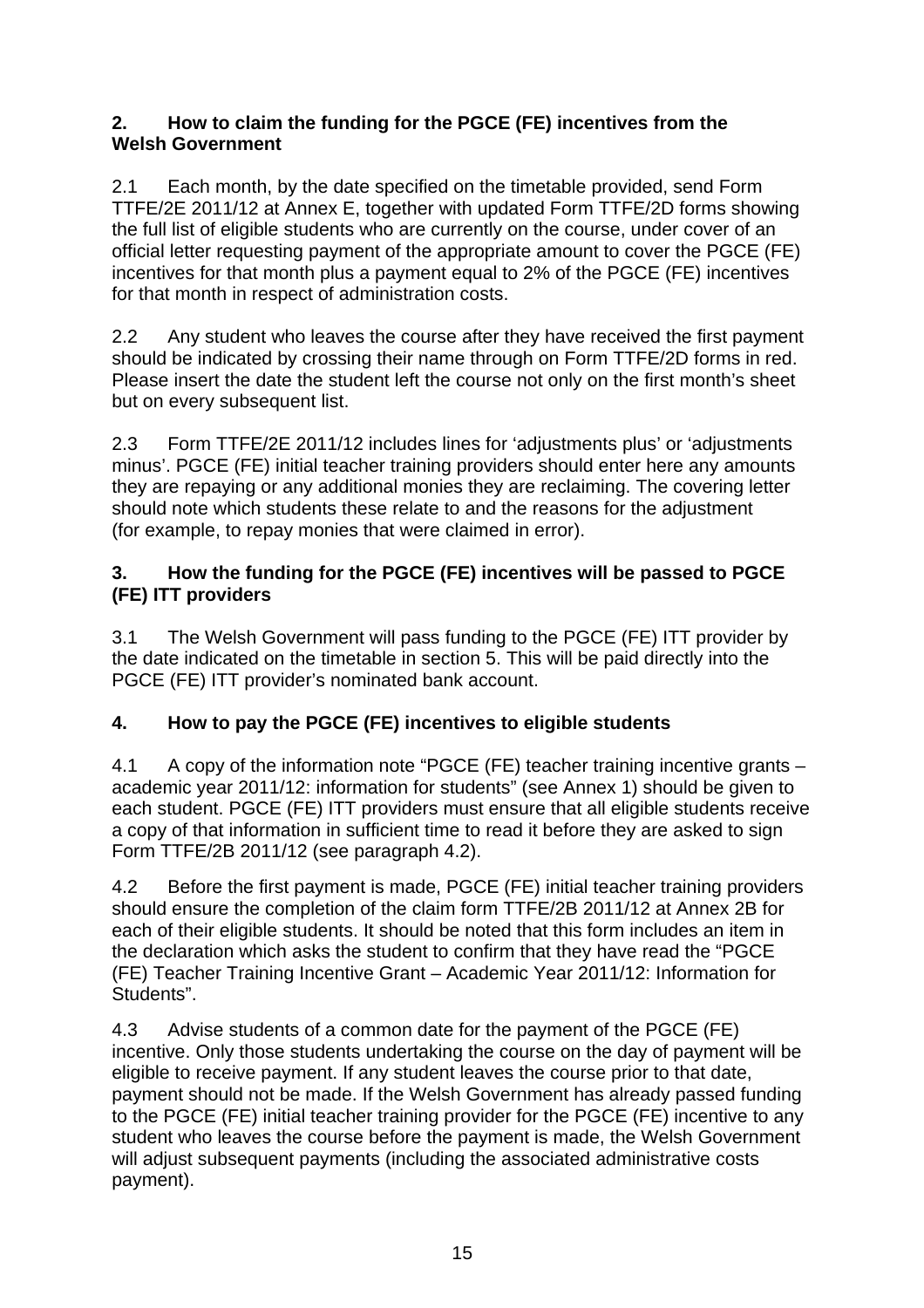4.4 Each PGCE (FE) initial teacher training provider will be required to supply Learning Improvement and Professional Development Division with an audit certificate signed by the provider's auditors. The format for this certificate is at Annex 2F. This will provide the Welsh Government with assurance that the funding has been used for the purpose provided, and that the appropriate number of students have been on the course for the appropriate period. This form must be signed by the PGCE (FE) initial teacher training provider's external auditors – forms signed by the PGCE (FE) initial teacher training provider's internal auditor will not be accepted.

4.5 The Welsh Government or an authorised representative may also require access to the records relevant to these incentive grants and the checks that have been completed to ensure that they are valid.

4.6 Claiming funding to cover payments of PGCE (FE) incentives and a payment in respect of administration costs commits the PGCE (FE) initial teacher training provider to the conditions set out in this guidance.

| Payment         | <b>Training providers</b> | <b>Welsh Government to</b> | PGCE (FE) initial       |
|-----------------|---------------------------|----------------------------|-------------------------|
| month           | to send lists of          | have paid the              | teacher training        |
|                 | eligible students         | instalment of the          | providers to pay        |
|                 | and a claim for           | PGCE (FE) incentives       | instalment of the       |
|                 | payment to Welsh          | into PGCE (FE) initial     | PGCE (FE) incentives    |
|                 | Government by this        | teacher training           | to students during this |
|                 | date:                     | providers' bank            | week:                   |
|                 |                           | accounts by this date:     |                         |
|                 |                           |                            |                         |
| <b>October</b>  | 4 October                 | 14 October                 | w/c 24 October          |
| <b>November</b> | 8 November                | 18 November                | w/c 28 November         |
| <b>December</b> | 1 December                | 9 December                 | w/c 12 December         |
| January         | 3 January                 | 13 January                 | w/c 30 January          |
| <b>February</b> | 1 February                | 10 February                | w/c 27 February         |
| <b>March</b>    | 7 March                   | 16 March                   | w/c 26 March            |
| <b>April</b>    | 4 April                   | 13 April                   | w/c 23 April            |
| May             | 2 May                     | 11 May                     | $w/c$ 28 May            |
| June            | 6 June                    | 15 June                    | w/c 25 June             |
|                 |                           |                            | (see note 3)            |

# **5. Timetable for the Payment of PGCE (FE) incentives 2011/12**

#### **Notes:**

- 1. PGCE (FE) incentives should be paid in nine monthly instalments in respect of the period October 2011 to June 2012 and will be payable in the last week of each month. The payments from October 2011 to May 2012 inclusive will be £500; the final payment in June 2012 will be £1,000.
- 2. For months other than June, "the last week" of each month is the week which includes the last working day of that month, a "working day" being a day other than a Saturday or Sunday when banks are open for business in Wales.
- 3. The "last week" in June will be the week which includes the last working day of June or, if earlier, the week the course finishes.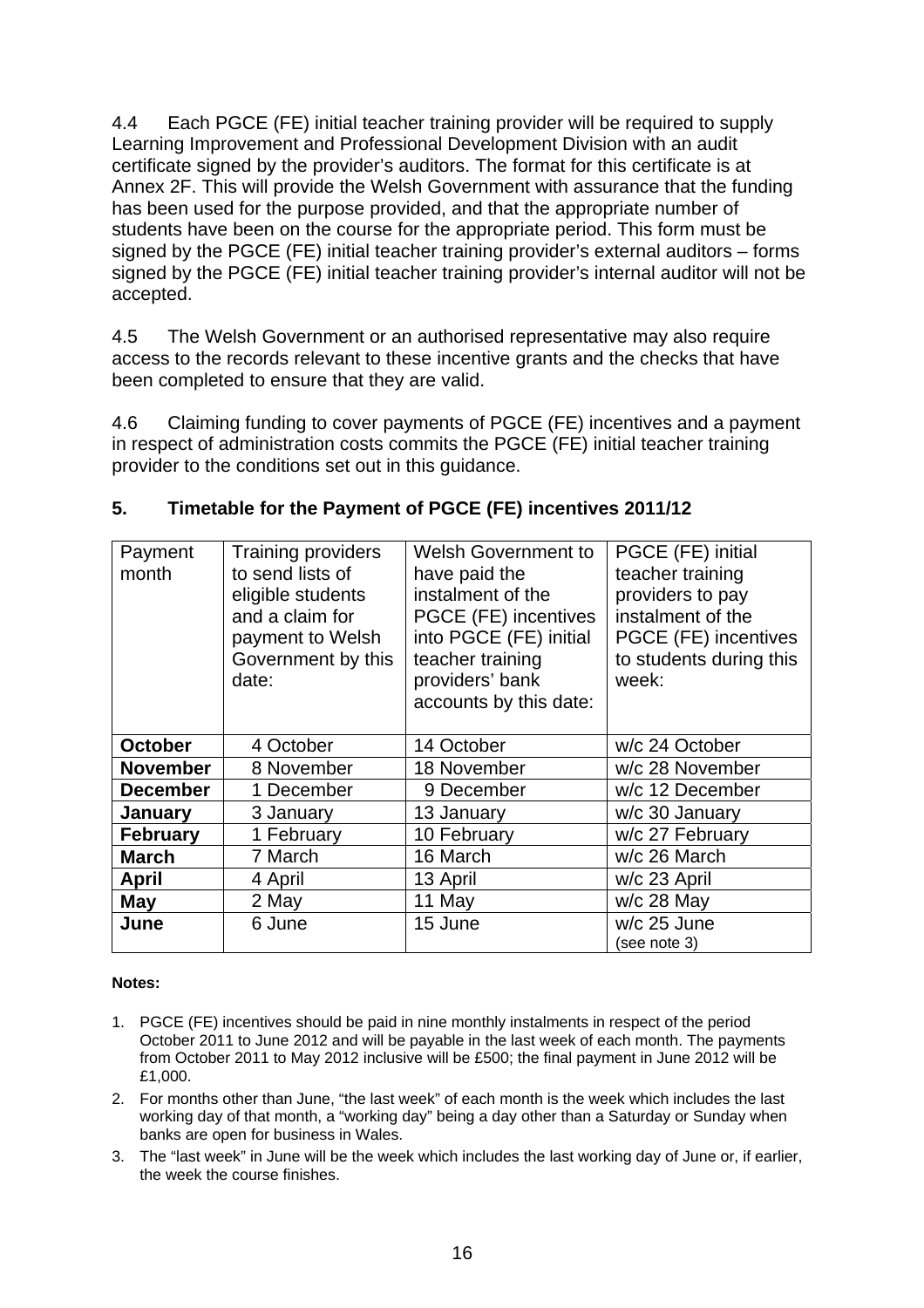# **Annex 2A**

**PGCE (FE) teacher training incentives 2011/12** 

**PGCE (FE) incentives – Authorised signatures for claims** 

**Form TTFE/2A 2011/12** 

Llywodraeth Cymru Welsh Government

**Name of training provider:**

| Name of individual and<br>position within institution | Signature |
|-------------------------------------------------------|-----------|
|                                                       |           |
|                                                       |           |
| ◠                                                     |           |
|                                                       |           |
| っ                                                     |           |
|                                                       |           |

Certification by Head of School of Education

The individuals listed above have been authorised to sign claims for payment of PGCE (FE) incentive funding (Form TTFE/2E 2011/12) on behalf of this institution.

**They are also authorised to sign the declaration and notification of eligible students forms (Forms TTFE/2C 2011/12 and TTFE/2D 2011/12) on behalf of this institution.** 

I accept that the Welsh Government will only accept forms signed by one of the individuals included on this form as a valid claim from my institution.

| Signature:                            |  |
|---------------------------------------|--|
| Name:                                 |  |
| <b>Official stamp of</b><br>provider: |  |

*This form should be completed and returned to: Learning Improvement and Professional Development Division, Welsh Government, Cathays Park, Cardiff, CF10 3NQ, before 31 October 2011.*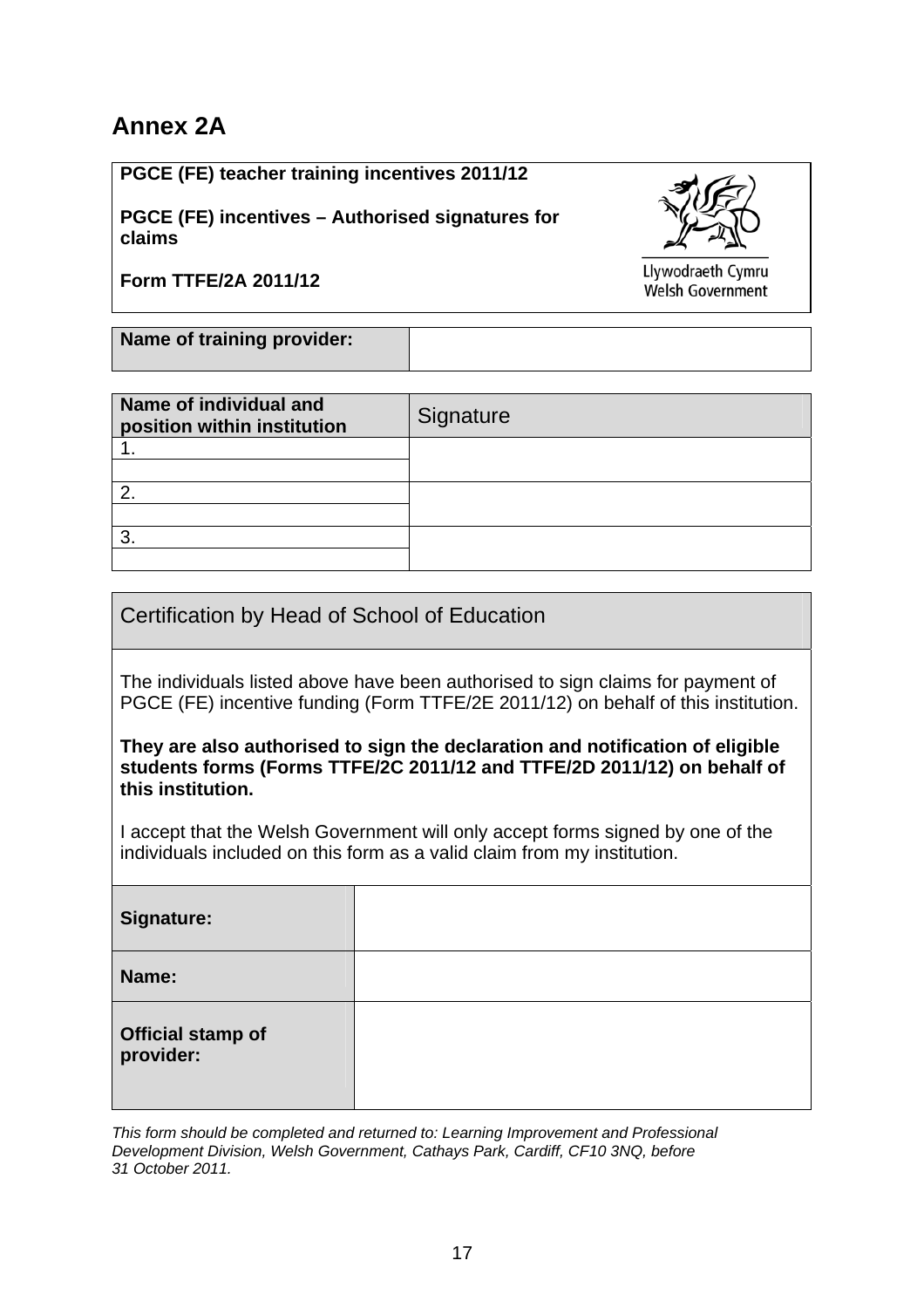# **Annex 2B**

**PGCE (FE) teacher training incentives 2011/12** 

**PGCE (FE) incentives – Student application and declaration** 



Llywodraeth Cymru Welsh Government

# **Form TTFE/2B 2011/12**

| 1. Name of provider    |  |
|------------------------|--|
| 2. Name of student     |  |
| 3. Course title        |  |
| 4. Date course started |  |
| 5. Student Number      |  |

|                                                 | 6. Student's declaration:   I apply for a PGCE (FE) incentive. I can confirm that:-                                                                                                                                  |
|-------------------------------------------------|----------------------------------------------------------------------------------------------------------------------------------------------------------------------------------------------------------------------|
| ("the information notes").                      | • I have read the guidance notes "PGCE (FE) teacher training incentive<br>grants – academic year 2011/12: information for students"                                                                                  |
| $\bullet$<br>information notes.                 | I meet the eligibility requirements described in paragraphs 1.1-1.3 of the                                                                                                                                           |
| $\bullet$<br>the information notes apply to me. | none of the categories of person described in paragraphs $1.5(a)-(g)$ of                                                                                                                                             |
|                                                 | • $*$ I have not previously received any PGCE (FE) incentive <sup>1</sup> .                                                                                                                                          |
| or                                              |                                                                                                                                                                                                                      |
|                                                 | * I have already received a PGCE (FE) incentive <sup>1</sup> totalling £_________,<br>paid in a total number of _________ instalments, and I understand that<br>my PGCE (FE) incentive will be adjusted accordingly. |
| * (please delete as appropriate)                |                                                                                                                                                                                                                      |
| <b>Signed</b><br>(by student)                   |                                                                                                                                                                                                                      |
|                                                 | Note: A false declaration may result in any grant paid being reclaimed.                                                                                                                                              |

<sup>1</sup> This includes any amount of any grant received in respect of equivalent schemes in England.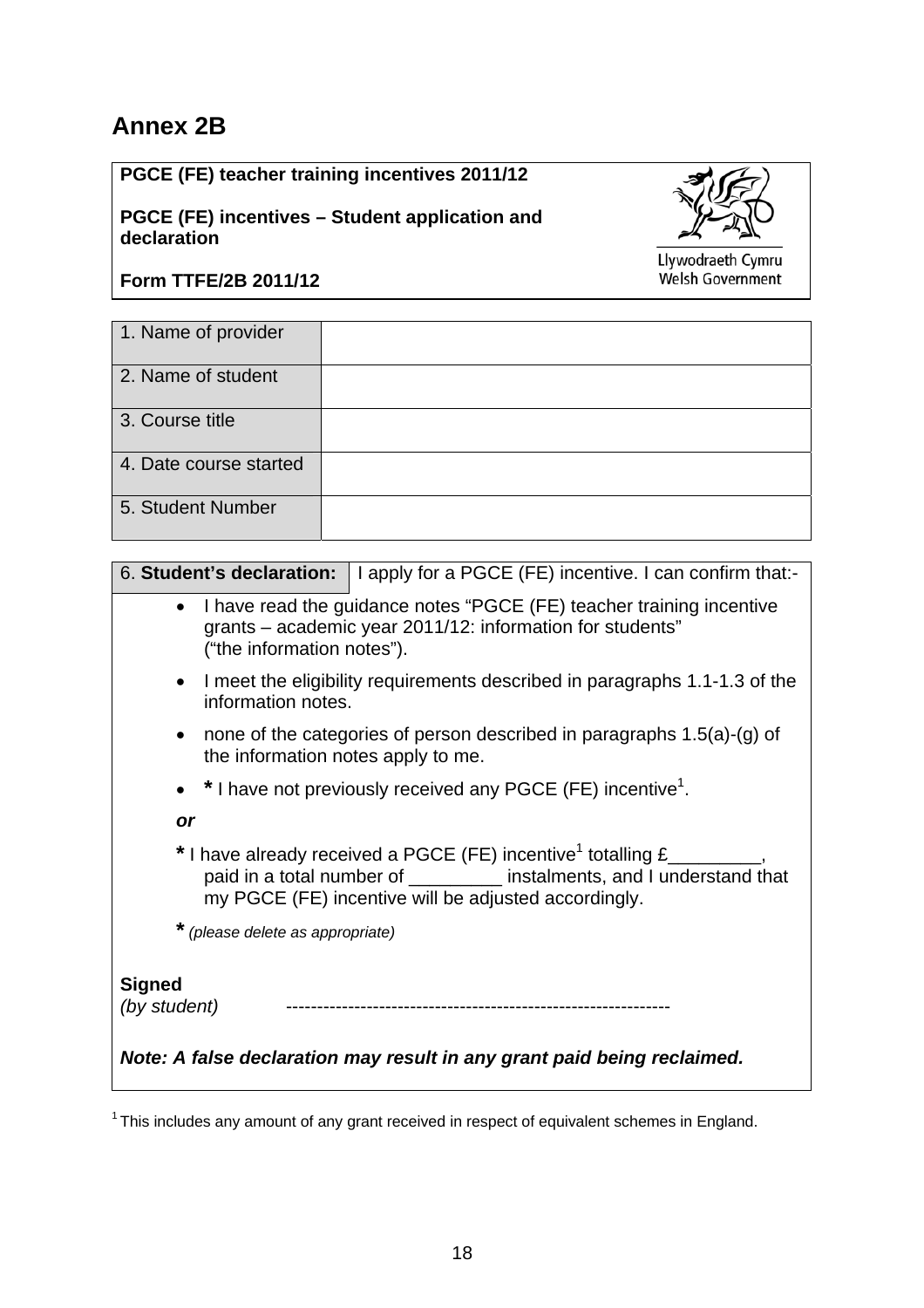# **Annex 2C**

**PGCE (FE) teacher training incentives 2011/12** 

**PGCE (FE) incentives – Provider's declaration** 

**Form TTFE/2C 2011/12** 

Llywodraeth Cymru Welsh Government

| Name of training provider: |  |
|----------------------------|--|
|                            |  |
|                            |  |
|                            |  |

I can confirm that we have checked that the students listed on the attached Form TTFE/2D 2011/12 forms are eligible for a PGCE (FE) incentive in the academic year 2011/12. A completed Form TTFE/2B 2011/12 is attached for each student listed.

| <b>Official stamp of</b><br>provider: | Signed on behalf of ITT<br>provider: |  |
|---------------------------------------|--------------------------------------|--|
|                                       |                                      |  |

*This form should be completed and returned to: Learning Improvement and Professional Development Division, Welsh Government, Cathays Park, Cardiff, CF10 3NQ.*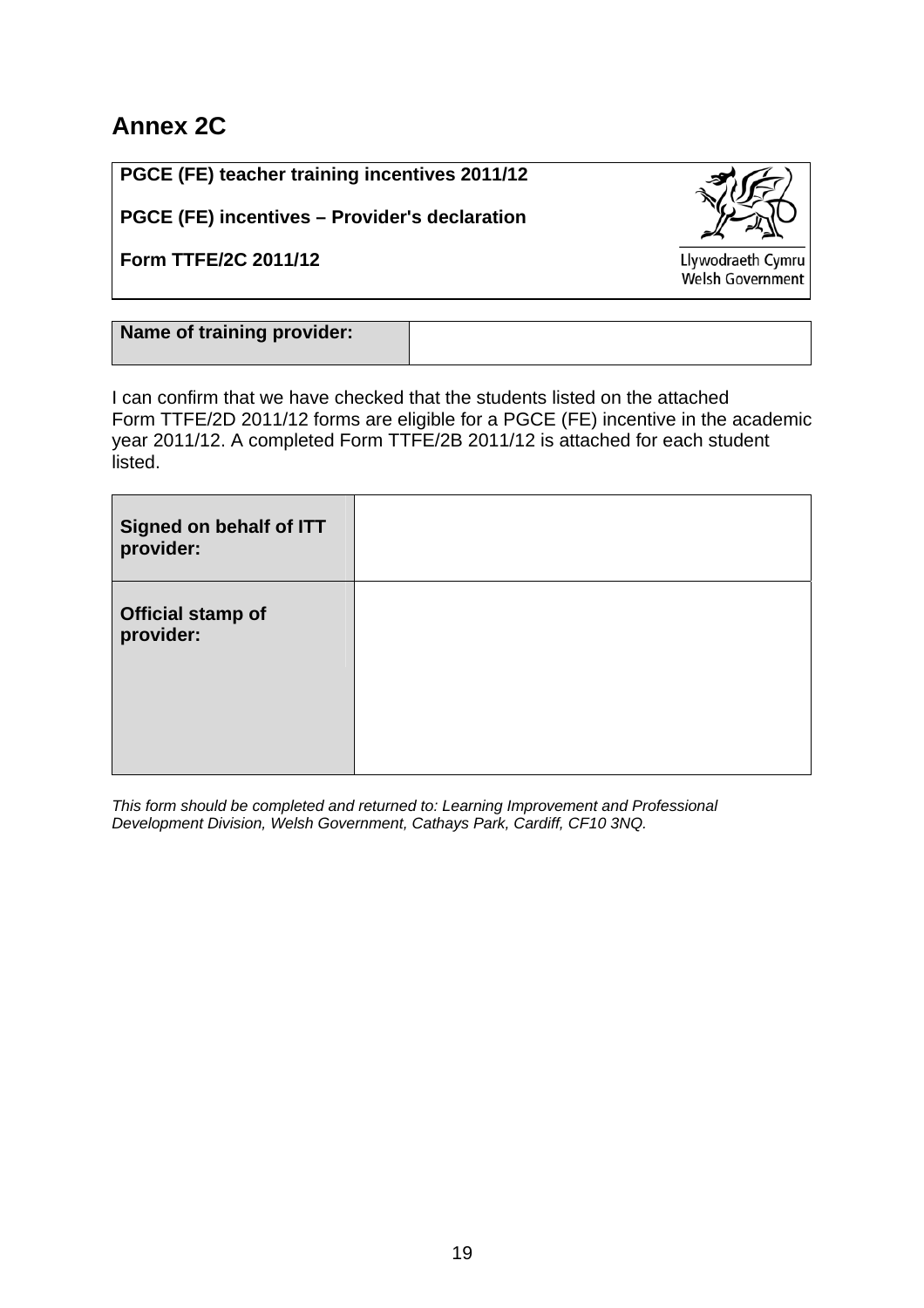# **Annex 2D**

**PGCE (FE) teacher training incentives 2011/12** 

**PGCE (FE) incentives – Notification form of eligible students** 

**Form TTFE/2D 2011/12** 

Llywodraeth Cymru Welsh Government

**Name of training provider:**

**COURSE:** PGCE (FE) \_\_\_\_\_\_\_\_\_\_\_\_\_\_\_\_\_\_\_\_

| <b>SURNAME</b> | <b>FIRST NAME(S)</b> | <b>STUDENT NUMBER</b> |
|----------------|----------------------|-----------------------|
|                |                      |                       |
|                |                      |                       |
|                |                      |                       |
|                |                      |                       |
|                |                      |                       |
|                |                      |                       |
|                |                      |                       |
|                |                      |                       |
|                |                      |                       |
|                |                      |                       |
|                |                      |                       |
|                |                      |                       |
|                |                      |                       |
|                |                      |                       |
|                |                      |                       |
|                |                      |                       |
|                |                      |                       |
|                |                      |                       |
|                |                      |                       |
|                |                      |                       |
|                |                      |                       |
|                |                      |                       |
|                |                      |                       |
|                |                      |                       |
|                |                      |                       |
|                |                      |                       |
|                |                      |                       |

| l PAGE TOTAL         |  |
|----------------------|--|
| OVERALL COURSE TOTAL |  |

*This form should be completed and returned to: Learning Improvement and Professional Development Division, Welsh Government, Cathays Park, Cardiff, CF10 3NQ.*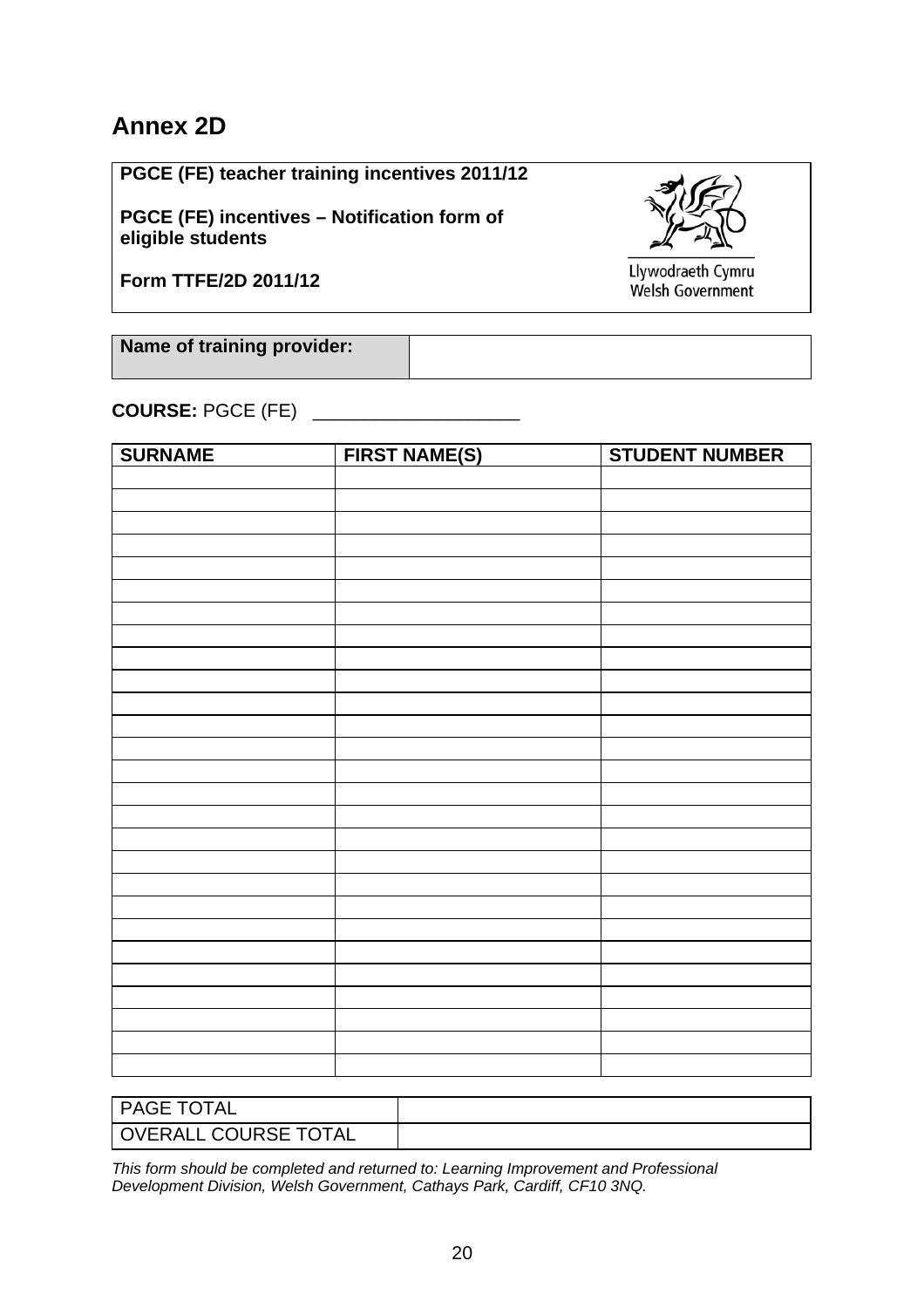# **Annex 2E**

**PGCE (FE) teacher training incentives 2011/12**

**PGCE (FE) incentives – Payment claim and declaration**

**Form TTFE/2E 2011/12** 



Llywodraeth Cymru Welsh Government

| Name of PGCE (FE) ITT<br>provider                                                                                                                                                                                                                                                                                                                                                                                                                                                                                                                  |                                                             |                              |                                    |                                          |
|----------------------------------------------------------------------------------------------------------------------------------------------------------------------------------------------------------------------------------------------------------------------------------------------------------------------------------------------------------------------------------------------------------------------------------------------------------------------------------------------------------------------------------------------------|-------------------------------------------------------------|------------------------------|------------------------------------|------------------------------------------|
| <b>Month to which claim</b><br>relates                                                                                                                                                                                                                                                                                                                                                                                                                                                                                                             |                                                             |                              |                                    |                                          |
| Date of claim                                                                                                                                                                                                                                                                                                                                                                                                                                                                                                                                      |                                                             |                              |                                    |                                          |
| <b>Course Title</b>                                                                                                                                                                                                                                                                                                                                                                                                                                                                                                                                |                                                             | <b>Number of</b><br>trainees | <b>Monthly Payment Rate</b><br>(E) | <b>Total claimed</b><br>for course $(E)$ |
|                                                                                                                                                                                                                                                                                                                                                                                                                                                                                                                                                    |                                                             |                              |                                    |                                          |
|                                                                                                                                                                                                                                                                                                                                                                                                                                                                                                                                                    |                                                             |                              |                                    |                                          |
|                                                                                                                                                                                                                                                                                                                                                                                                                                                                                                                                                    |                                                             |                              |                                    |                                          |
|                                                                                                                                                                                                                                                                                                                                                                                                                                                                                                                                                    |                                                             |                              |                                    |                                          |
|                                                                                                                                                                                                                                                                                                                                                                                                                                                                                                                                                    |                                                             |                              |                                    |                                          |
|                                                                                                                                                                                                                                                                                                                                                                                                                                                                                                                                                    |                                                             |                              |                                    |                                          |
|                                                                                                                                                                                                                                                                                                                                                                                                                                                                                                                                                    |                                                             |                              |                                    |                                          |
|                                                                                                                                                                                                                                                                                                                                                                                                                                                                                                                                                    |                                                             |                              |                                    |                                          |
| <b>Adjustments plus</b>                                                                                                                                                                                                                                                                                                                                                                                                                                                                                                                            |                                                             |                              |                                    |                                          |
| <b>Adjustments minus</b>                                                                                                                                                                                                                                                                                                                                                                                                                                                                                                                           |                                                             |                              |                                    |                                          |
| <b>Total</b>                                                                                                                                                                                                                                                                                                                                                                                                                                                                                                                                       |                                                             |                              | a.                                 |                                          |
|                                                                                                                                                                                                                                                                                                                                                                                                                                                                                                                                                    | 2% administration fee ie. $2\%$ of box (a)<br>$\mathbf b$ . |                              |                                    |                                          |
|                                                                                                                                                                                                                                                                                                                                                                                                                                                                                                                                                    | Total claimed ie. box (a) plus (b)                          |                              |                                    |                                          |
| <b>Certification by PGCE (FE) ITT provider</b>                                                                                                                                                                                                                                                                                                                                                                                                                                                                                                     |                                                             |                              |                                    |                                          |
| I certify that this claim for funding is valid, accurate and complete; and that the student<br>eligibility requirements set out in the guidance notes "Teacher Training Incentives in<br>Wales for PGCE (FE) students - academic year 2011/12" have been checked and are<br>met for the claims included on this claim form.<br>I agree that the Welsh Government or its authorised representatives may have access<br>$\bullet$<br>to inspect the records relating to this claim in accordance with arrangements set out in<br>the guidance notes. |                                                             |                              |                                    |                                          |
| Signed                                                                                                                                                                                                                                                                                                                                                                                                                                                                                                                                             |                                                             |                              |                                    |                                          |
| <b>Date</b>                                                                                                                                                                                                                                                                                                                                                                                                                                                                                                                                        |                                                             |                              |                                    |                                          |
| <b>Official</b>                                                                                                                                                                                                                                                                                                                                                                                                                                                                                                                                    |                                                             |                              |                                    |                                          |
| stamp of<br>provider                                                                                                                                                                                                                                                                                                                                                                                                                                                                                                                               |                                                             |                              |                                    |                                          |

*This form should be completed and returned to: Learning Improvement and Professional Development Division, Welsh Government, Cathays Park, Cardiff, CF10 3NQ.*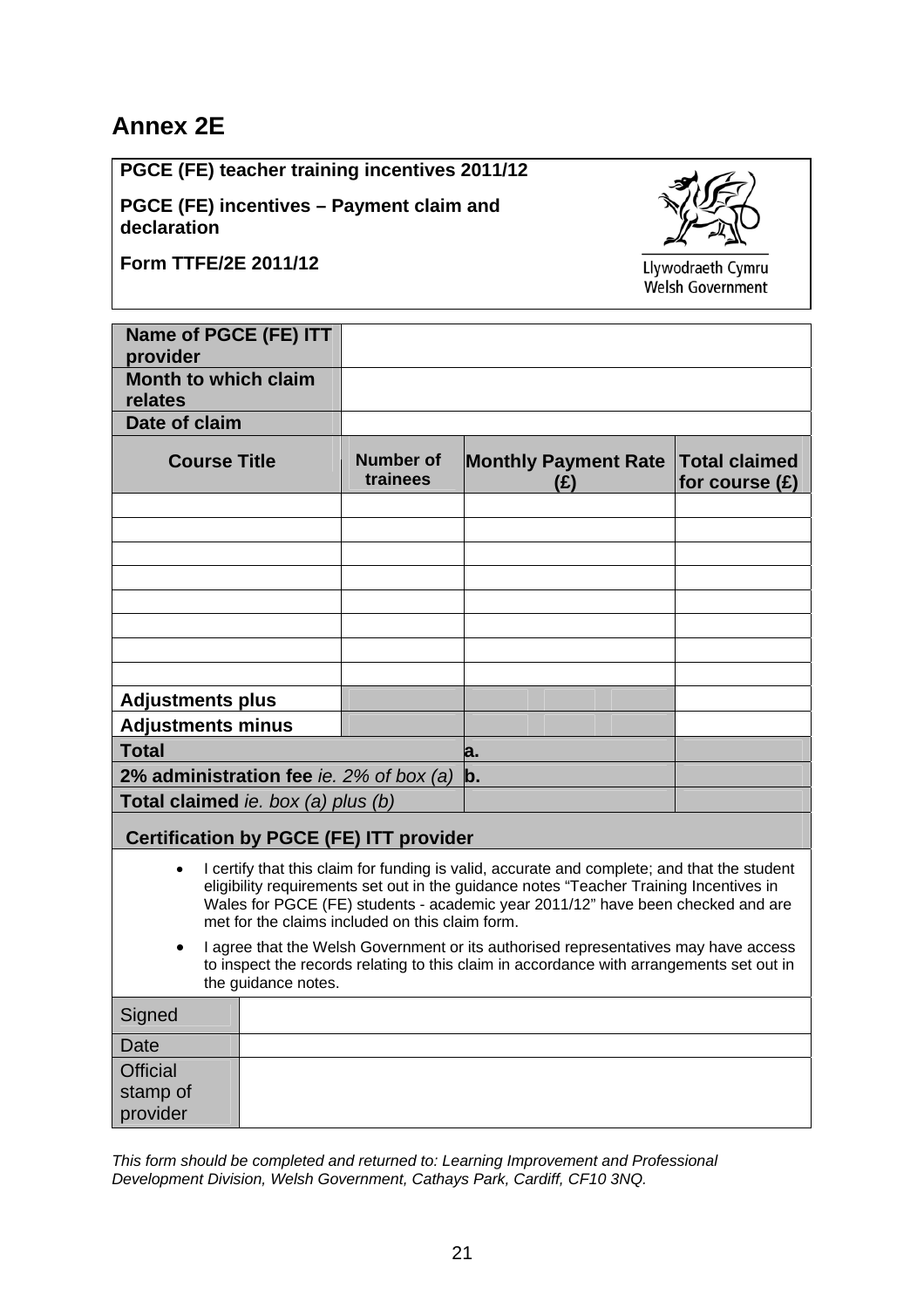# **Annex 2F**

**PGCE (FE) teacher training incentives 2011/12** 

**PGCE (FE) incentives – Auditor's certification** 

**Form TTFE/2F 2011/12 [section 1]** 



Llywodraeth Cymru Welsh Government

# **PGCE (FE) INCENTIVES IN WALES – EXPENDITURE IN ACADEMIC YEAR 2011/12**

# **CERTIFICATION OF THE DIRECTOR OF FINANCE**

I certify that, to the best of my knowledge, the expenditure has been incurred in accordance with the terms and conditions of the guidance notes "Teacher Training Incentives in Wales for PGCE (FE) students - academic year 2011/12", and that:

- the entries are fairly stated, and
- only eligible payments/expenditures are included, and
- the Institution maintains/has maintained proper controls and records for managing payment of the grant to eligible students.

I confirm a value of £………. *[enter value]* of expenditure being claimed.

**Signature**………………………………………………..**Date**……………………… (Training Institution Director of Finance) **Name** (BLOCK CAPITALS)…………………………………………………………………

**Name of Institution** (BLOCK CAPITALS)………………………………………………

Name, address and telephone number of the contact person in the Institution: (BLOCK CAPITALS)

> …………………………………………………………………… …………………………………………………………………… ……………………………………………………………………

……………………………………………………………………

*The certification above should be submitted to the Welsh Government along with the external auditors' certification on the next page by 31 December 2012.*